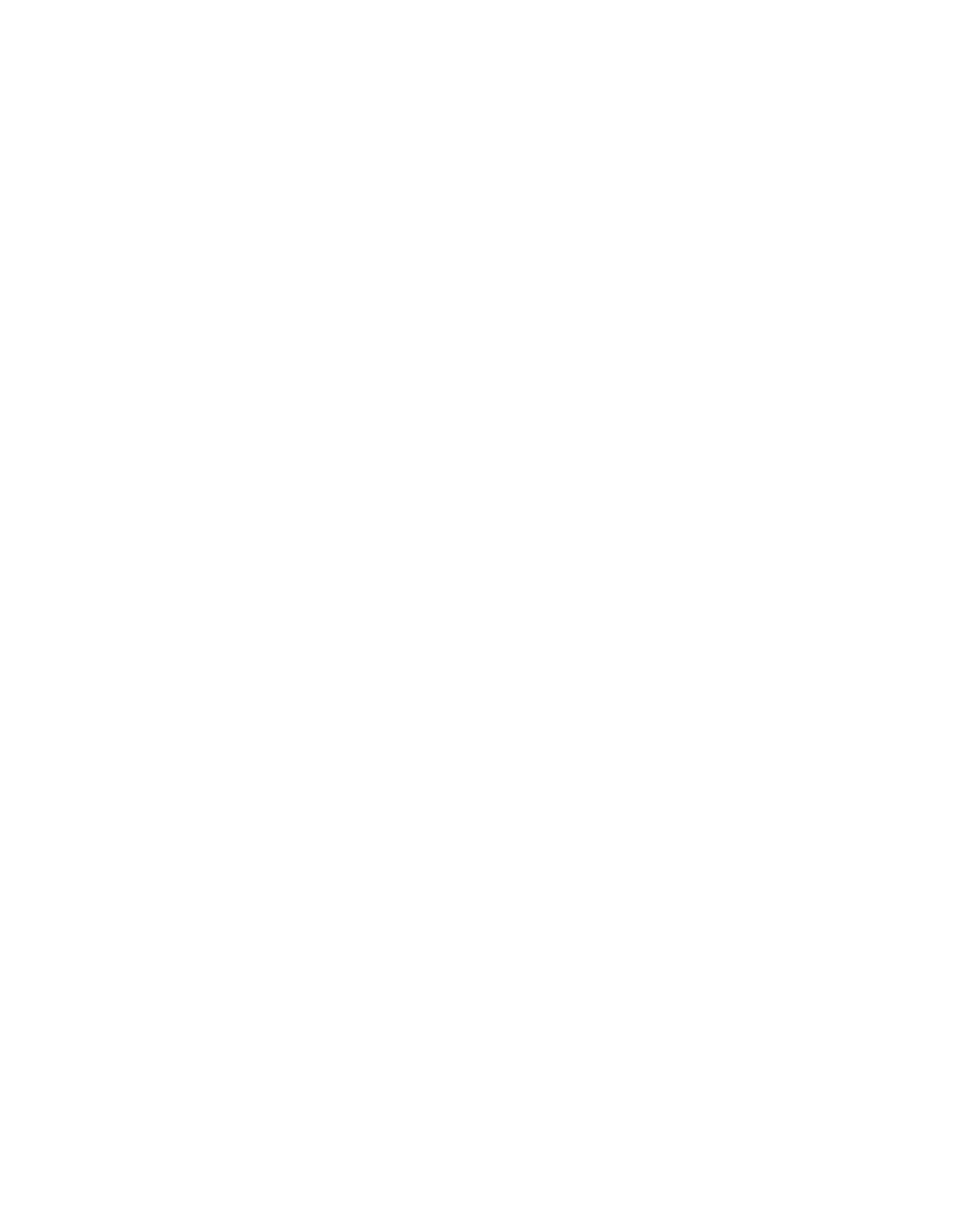# Chapter 3: **Statewide Central Register Responsibilities**

The primary purpose of this manual is to provide local departments of social services (LDSSs) with comprehensive guidelines regarding their child protective responsibilities. However, CPS Caseworkers and other LDSS staff may find it helpful to have an overview of the standards and procedures used by the Statewide Central Register of Child Abuse and Maltreatment (SCR).

SCR responsibilities fall into two major categories:

• Receiving and registering reports alleging child abuse and/or maltreatment Operating the SCR Service Center

### <span id="page-2-0"></span>**Intake**

#### <span id="page-2-1"></span>**1. Overview**

The Child Protective Services Act of 1973 established the SCR as the primary recipient of calls regarding suspected abuse and maltreatment of children in New York State. Trained Child Protective Specialists at the SCR receive calls through the toll-free telephone lines 24 hours a day, 7 days a week, 365 days a year [Social Services Law (SSL) §422(2)(a)].

Calls to the SCR come through the:

- Mandated Reporter Line (1-800-635-1522)
- Public Line (1-800-342-3720)
- Mandated Reporter Fax Line (1-800-635-1554)<sup>1</sup>
- Hearing Impaired TTY Line (1-800-638-5163)<sup>2</sup>

The SCR is equipped to receive calls from those who are Limited English Proficient (LEP) on either the public or mandated reporter line by use of a telephone language interpretation service.

The SCR strives to answer incoming calls expediently. The Specialist conducts a focused interview with the caller and uses that information to determine if a report of suspected abuse or maltreatment can be registered, or if other action is necessary and appropriate, such as a Law Enforcement Referral (LER). The interview process begins as a dialogue with the caller about his or her concerns for the child. The Specialist obtains as much relevant information as possible, focusing on the basis for the caller's suspicion that the child is being abused or maltreated. The Specialist must also acquire from the caller key demographic information, including information sufficient to locate the child. Using the information obtained during the interview, the Specialist makes an informed decision as to whether the allegations provided by the caller meet the requirements for registering (i.e., accepting) a report of suspected abuse or maltreatment. If the

<sup>1</sup> Certain entities have prior agreements with the SCR permitting them to submit initial reports by fax. Those who do not have such a prior agreement are not authorized to submit reports by fax.

 $2$  TTY (text telephone) is a special device that lets people who are deaf, hard of hearing, or speech-impaired use the telephone to communicate, by allowing them to type messages back and forth to one another instead of talking and listening. A TTY is required at both ends of the conversation.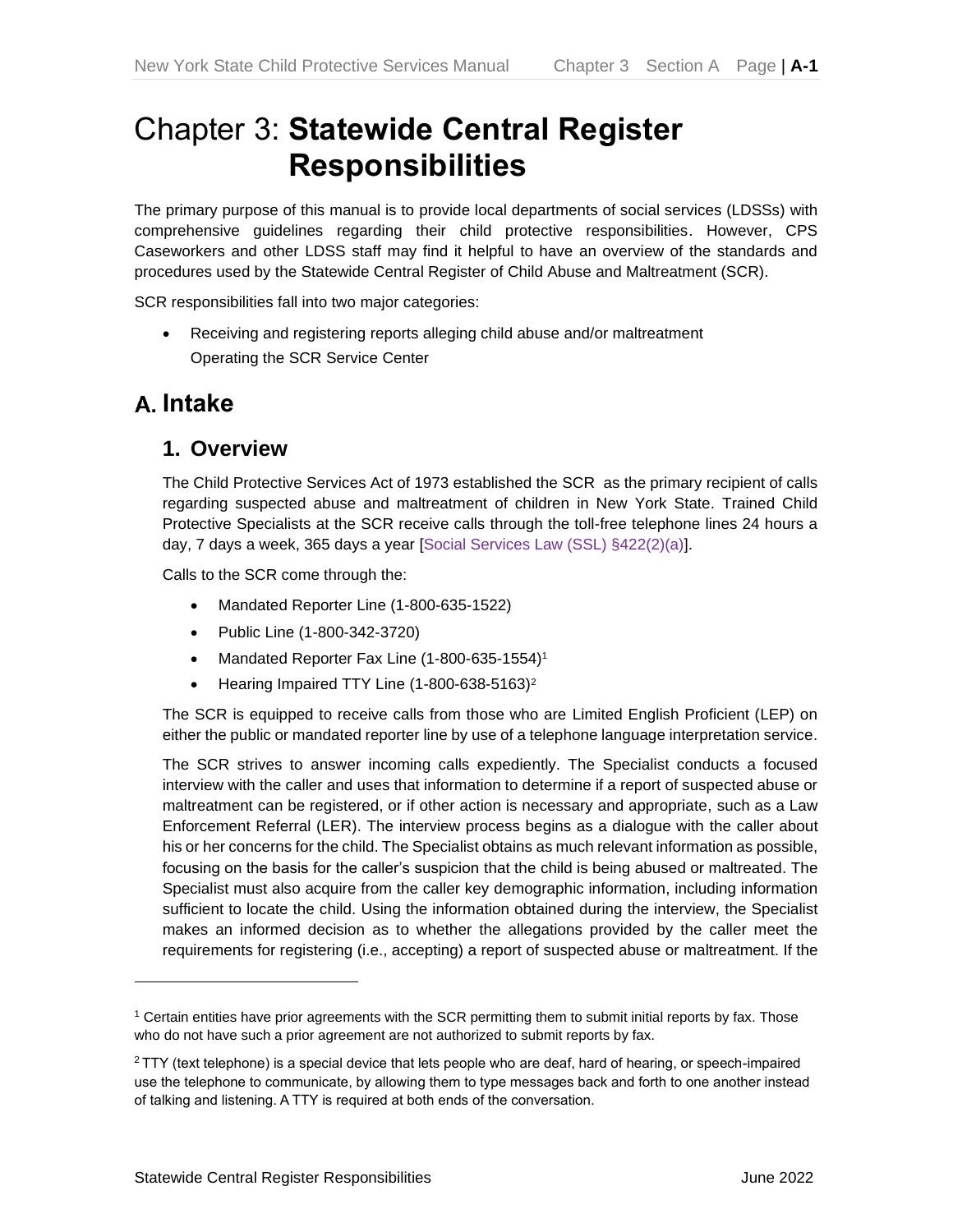information provided by the caller could reasonably constitute a report of abuse or maltreatment, the SCR is obligated to register a report [SSL §422(2)(a)].

Calls to the SCR are recorded for quality assurance and training purposes. The recording does not affect the caller's right to have his or her identity remain confidential.

*Mandated reporters and Form LDSS-2221-A* Mandated reporters (see **Chapter 2**, *Reporters)* are required to complete Form LDSS-2221-A, "Report of Suspected Child Abuse or Maltreatment," within 48 hours of making a report and submit it to the CPS in the LDSS where the child named in the report resides. The SCR Specialist will provide a mandated reporter with the correct LDSS address. Entities that have received prior approval from the SCR to submit reports alleging child abuse or maltreatment by fax must use the LDSS-2221-A form to submit their reports. Form LDSS 2221-A is available on the OCFS internet at [http://ocfs.ny.gov/main/documents/docs.asp?document\\_type=1&category\\_number=5](http://ocfs.ny.gov/main/documents/docs.asp?document_type=1&category_number=5) and on the OCFS intranet at<http://ocfs.state.nyenet/admin/forms/SCR> To order a supply of forms, download and complete Form OCFS 4627, "Request for Forms and Publications," from the site above and send it to: Office of Children and Family Services Forms and Publications Unit, Room 134 North 52 Washington St. Rensselaer, NY 12144-2834 If you are unable to access Form LDSS-2221-A on the OCFS website, call the Forms Order Line at 518-473-0971. Leave a detailed message including your name, telephone number, complete address, the form number (i.e., LDSS-2221-A) and the number of forms you are requesting.

### <span id="page-3-0"></span>**2. Elements required to register a report**

For the SCR to register a report alleging child abuse or maltreatment, it must receive information that meets the criteria for such a report to be registered  $[SSL §422(2)(a)].$  These criteria are:

- The allegations made by the caller, if true, must constitute child abuse or child maltreatment, as defined in New York State Social Services Law Section 412(1) and (2), which incorporate the definitions of "abused child" and "neglected child" in Family Court Act (FCA) Section 1012(e) and (f); and
- The person alleged to have abused or maltreated a child must be a person who can be a "subject of the report." The term "subject of the report" is defined in Section 412(4) of the SSL and includes the following:
	- The child's parent; or
	- The child's guardian; or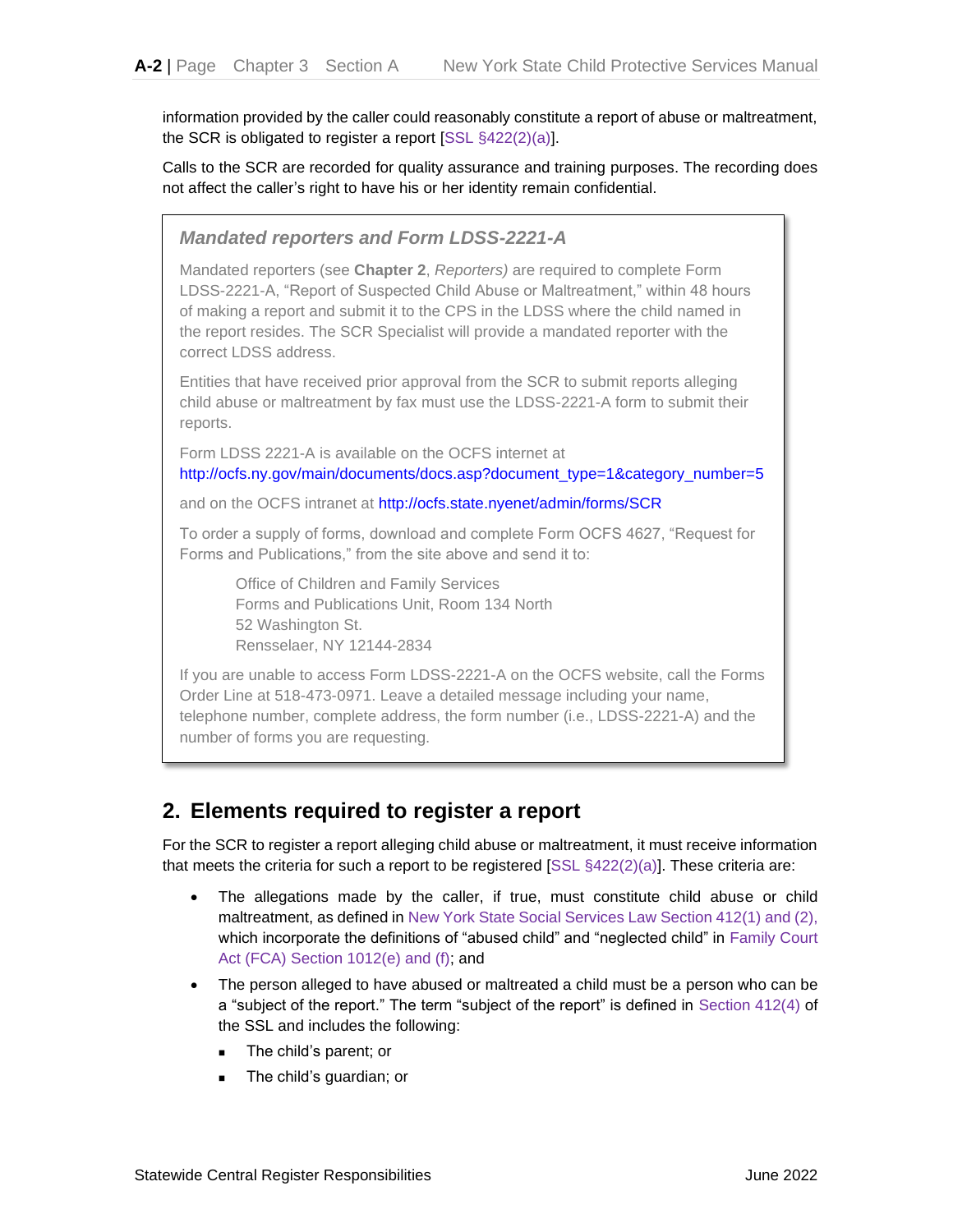- Any other person legally responsible (PLR) for the child's care. A PLR is defined as: a child's custodian, guardian, any other person responsible for the child's care at the relevant time. Custodian may include any person continually or at regular intervals found in the same household as the child when the conduct of such person causes or contributes to the abuse or neglect of the child [FCA §1012(g)]; or
- A director or operator of, or an employee or volunteer in, a home operated or supervised by an authorized agency or OCFS (i.e., a foster boarding home); or
- A director, operator, employee, or volunteer in a family day care home, group family day care home, day care center, or school-age child care program; and
- There must be jurisdiction in New York and sufficient demographic information to locate the subject or child so CPS may initiate an investigation. There is jurisdiction when:
	- The alleged incident occurred in New York;
	- The incident occurred outside New York, but the child named in the report is presently in New York and needs protection from abuse/maltreatment.

When all of these elements are present (i.e., the allegations constitute abuse or maltreatment; the person allegedly responsible can be a subject of a report; and there is jurisdiction), the SCR will register a report and immediately transmit the report to the appropriate LDSS CPS for investigation.

### <span id="page-4-0"></span>**3. Receiving and registering reports**

The specialist registers a new report by entering the information obtained from the caller (allegations, household composition, description of the incident, etc.) into CONNX. When such information is provided, the specialist also enters the caller's name, address, telephone number and alternate contact information so that CPS can contact the source to confirm or clarify the information in the report.

The SCR never requires the caller's contact information as a condition of registering a report. The specialist also explains that the caller's identity will not be revealed to the subject(s) or other persons named in the report, unless the caller consents, in writing, to the disclosure of his/her identity [SSL §422(4)(A)].

Certain individuals, including some professionals with certifications or licenses issued by New York State, are mandated reporters of child abuse and maltreatment [SSL §413(1)(a)] (see **Chapter 2,**  *Reporters)*. Mandated reporters are required to submit LDSS Form 2221-A to the CPS of the county where the child resides within 48 hours of the SCR registering the report [SSL §415].

After the specialist enters the report in CONNX, he or she conducts a person search of the CONNX database to determine if any of the people named in the report are known in an open case or a closed CPS investigation. If a match is found, the specialist then relates any known person to their existing person IDs in CONNX. This process informs the LDSS of an individual's CPS history, including both indicated and unfounded reports. The specialist also determines whether a report is classified as Initial, Subsequent, or Duplicate, based on the CONNX history.

If CONNX reveals there is an open CPS investigation, the specialist determines whether the new report should be combined with the open investigation. Combining reports is only allowed when the criteria for a Duplicate report, a Subsequent report, or an Additional Information report have been met (See **Chapter 4**, Special Circumstances *Report Processing*).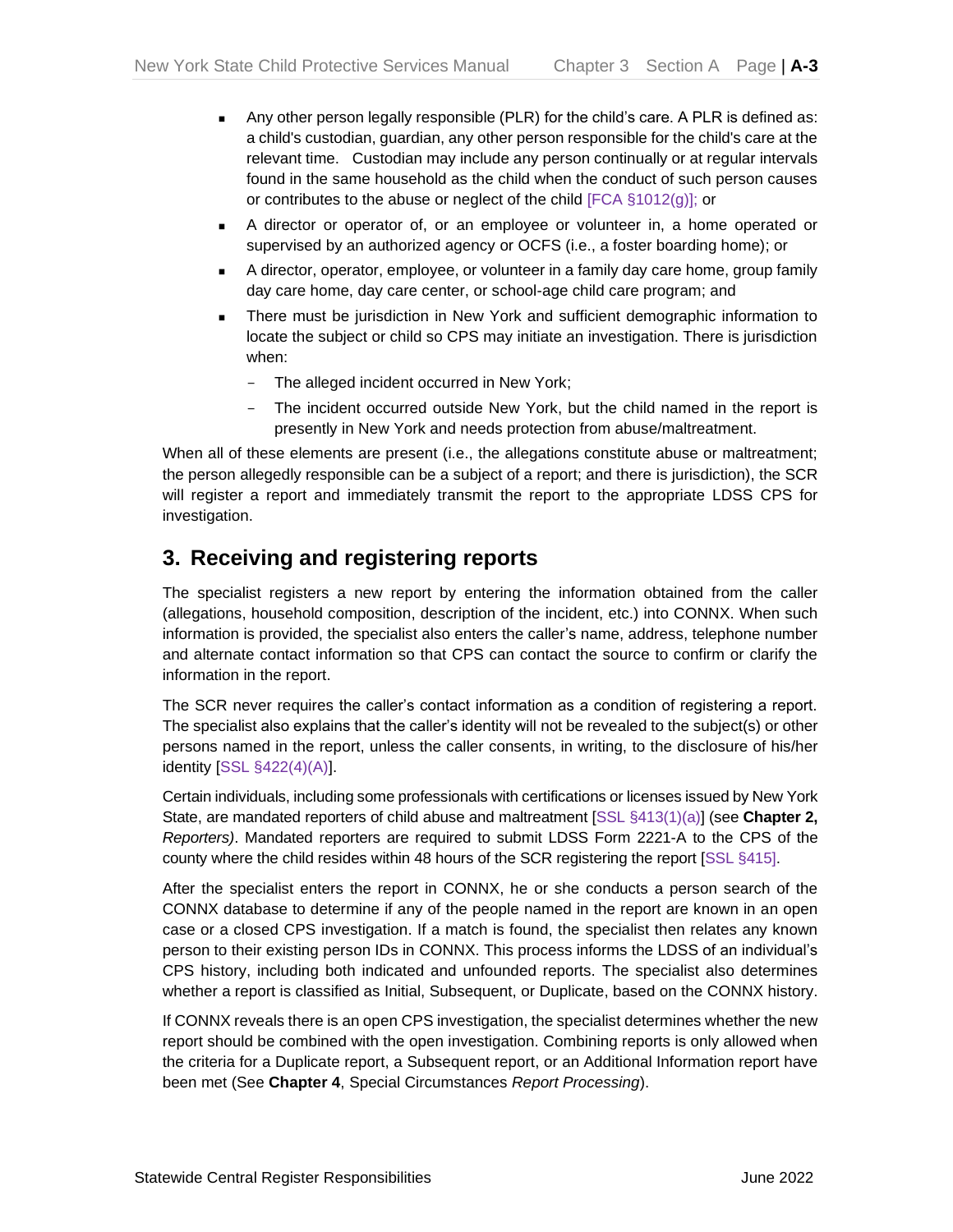The CONNX system automatically assigns a unique SCR Call ID number to the report, which confirms that the report has been registered. The specialist then assigns jurisdiction and immediately transmits the report electronically via CONNX to the appropriate CPS unit. If there is an existing record, this information accompanies the electronic transmittal of the new report.

All reports are transmitted electronically using the CONNX system unless CONNX isn't available. 3 If the CONNX system is not available, the specialist uses the Business Continuity Application (BCA) to register a report. The BCA is a secure system that can process, fax, and track reports. BCA assigns the report a temporary ID number and then the specialist either faxes or verbally transmits the report to the appropriate LDSS. OCFS maintains agreements with each county to determine who will receive such reports via fax or telephone.

Once CONNX is available, the BCA report is automatically uploaded to CONNX and a specialist proceeds with the search for any previous SCR history of persons named in the report and relates the information found into the corresponding report in CONNX.

### <span id="page-5-0"></span>**4. Report construction**

The specialist must document the following information in the Narrative section in a clear and concise manner:

- **Who** is the parent, PLR or other subject who allegedly abused/maltreated the child? Who is the child who was harmed or placed at imminent risk of harm?
- **What** happened that caused harm or an imminent risk of harm to the child(ren)? What were the circumstances surrounding the incident(s)? What were the injuries and/or harm to the child or risk of injury or harm?
- **When** did the alleged abuse/maltreatment occur? If past incidents are relevant, the report narrative should contain that information. Any dates or times of past incidents provided by the caller must be included.
- **Where** did the alleged abuse/maltreatment occur?
- **How** did the incident(s) happen and what was the harm or risk of harm to the children?

When the subject is not a parent, the first lines of the narrative should explain why this individual is considered to be legally responsible for the allegedly abused/maltreated child(ren) or why the person is a legitimate subject of a report. (For example, "Subject is mother's boyfriend and lives in the home"; "Subject is the child's foster parent"; or "Subject is a worker at the day care center which the child attends".)

Adults and children in the narrative should be referred to by name. Age should be used as the identifier only when names are unknown (e.g., "5-year-old child").

<sup>&</sup>lt;sup>3</sup> "After-Hours Transmission Procedure for Reports of Suspected Child Abuse and Maltreatment Registered by the New York Statewide Central Register of Child Abuse and Maltreatment" (17-OCFS-LCM-02).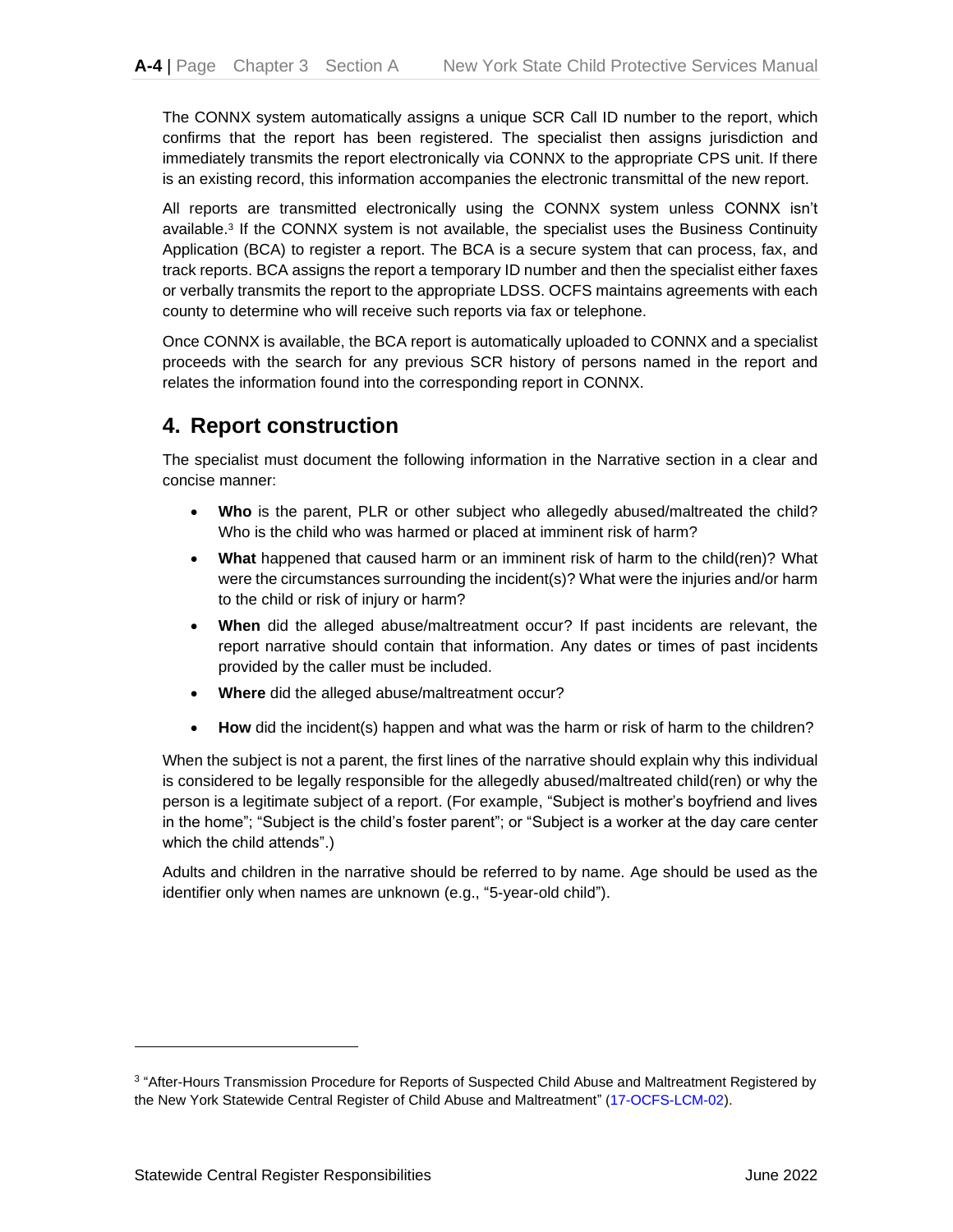The narrative should be written in the third person and should not include any reference to the source of the report. It should not include information that might suggest the identity of the source of the report or reference anyone who provided information that caused the call to be made.

The Miscellaneous Information (Misc. Info) section of the SCR intake report includes information that may not directly relate to the allegations of abuse or maltreatment, but may provide other important information for the CPS caseworker. This section should be used to provide information such as:

- The existence of a Law Enforcement Referral (LER) in addition to the report
- Quotes from persons listed in the report

#### *Writing an SCR intake report narrative*

• Do not include any information in the narrative that identifies the source of the report.

INCORRECT: "Mary stated that her father punched her in the face, causing a laceration."

CORRECT: "The father punched Mary in the face, causing a laceration."

• When using adjectives in the narrative, provide information to clarify their meaning.

UNCLEAR: "The home is dirty."

CLEAR: "There is rotten food all over the floor."

• Make a note if the source of the report is unable to provide pertinent information.

EXAMPLE: "It is unknown whether the mother is aware of the abuse."

- Spell out all words; don't use abbreviations.
- Names of people and other pertinent information that may be helpful to the investigation but are not included in the narrative
- Information about LEP needs of the child or family, or the need for language services
- Detailed directions to the home if the exact address is not known
- The address where the child is located, if different from the case address, such as when the child is at another location for protection
- Duplicate Person Identification Numbers, if applicable
- A New York State license plate number, when needed for identification, and any information obtained from an SCR check of the Department of Motor Vehicles database
- Any other information that might be helpful to the CPS worker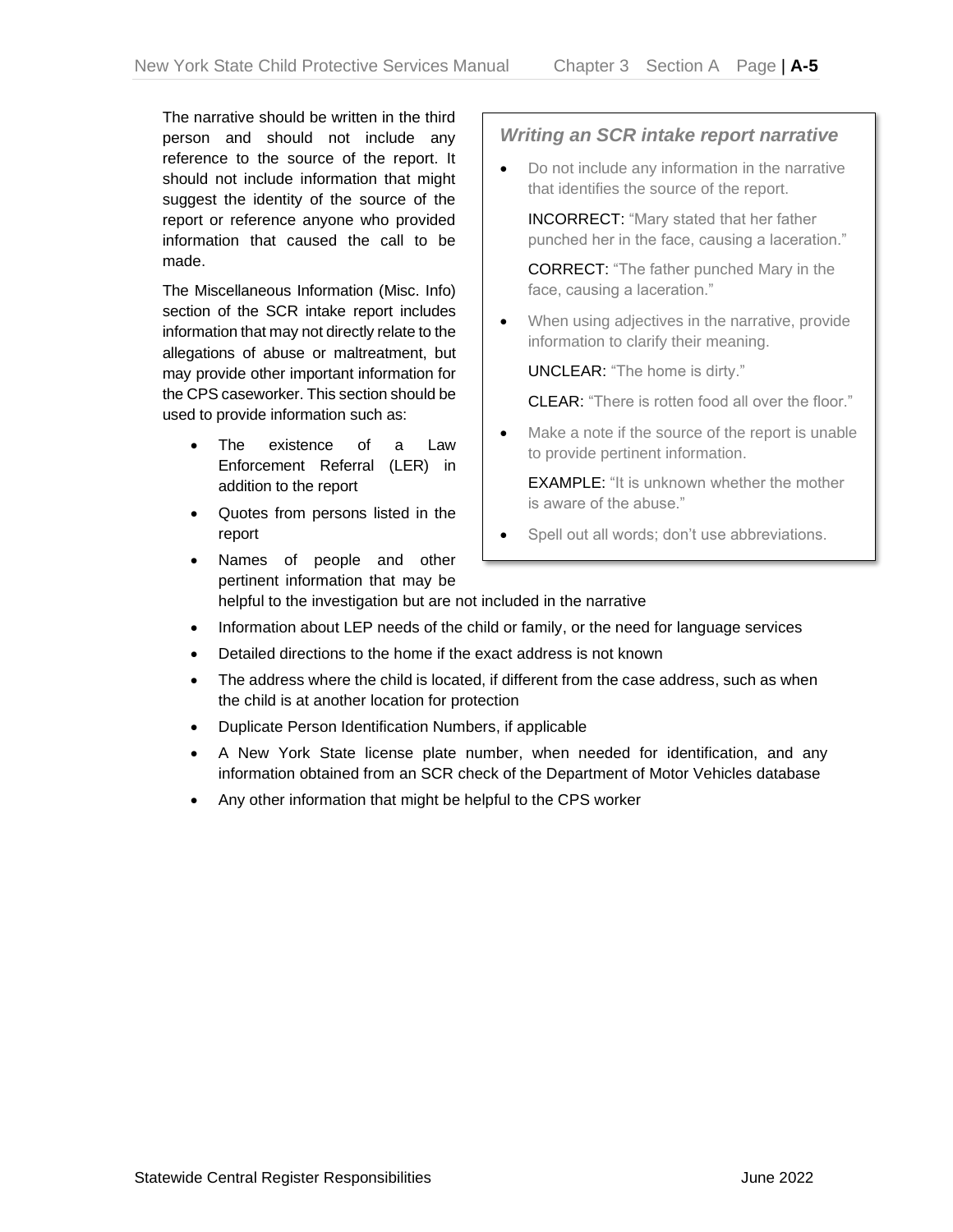### <span id="page-7-0"></span>**5. Sensitive reports**

A report may involve a person or circumstance that creates interest from persons who are authorized to use CONNX but are not involved in the case. In such situations, the confidentiality of the records and the privacy of the persons named within the record can be given additional safe-guards by designating the case record as "sensitive" in CONNX.**<sup>4</sup>**

The designation of "sensitive" can be applied to a report by the SCR if the specialist is aware that the report meets the criteria. However, CPS may also determine a case meets the criteria for designation as a sensitive case and may so designate the case in CONNX. When a case is designated as sensitive, CONNX automatically limits access to the case.

The SCR or the LDSS should consider designating a case as sensitive when:

- A SCR or LDSS employee is named in the report, OR
- A high-profile person from the community is named in the report, OR
- The report involves a case that has garnered significant media coverage.

If a person named in a sensitive case is employed by CPS or is in a management position within the LDSS, it may be appropriate to work through another LDSS to assign the report to a different LDSS CPS unit to maintain the integrity of the investigation and confidentiality of the records. Many LDSSs have developed formal or informal reciprocal agreements with neighboring counties that provide protocols for handling such reports. See **Chapter 4**, *Special Circumstances in Report Processing* for more information on Sensitive Reports.

### <span id="page-7-1"></span>**6. Quality assurance**

The SCR has a quality assurance procedure to enhance service to callers. If a caller's information does not meet the legal criteria to register a report of suspected child abuse or maltreatment, a supervisory consultation is always offered to the caller. Supervisors are on site and available 24/7 to assist SCR staff and provide consultation to callers.

### <span id="page-7-2"></span>**7. Withdrawal of reports**

On occasion, the SCR may register a report in error; that is, the information provided at the time the report was registered did not meet the elements required to register a report of child abuse or maltreatment.

The decision to withdraw a report may be made only by the SCR. Only the SCR may permanently remove a registered report of suspected child abuse or maltreatment from CONNX.

#### *Before accepting the report*

Be sure to review all aspects of the report before accepting the report in CONNX. Once accepted and staged progressed to INV or FAR, a report is usually not withdrawn by the SCR.

<sup>4</sup> "Statewide Central Register Jurisdictional Assignment of Sensitive Child Protective Services Intake Reports" (17-OCFS-LCM-15).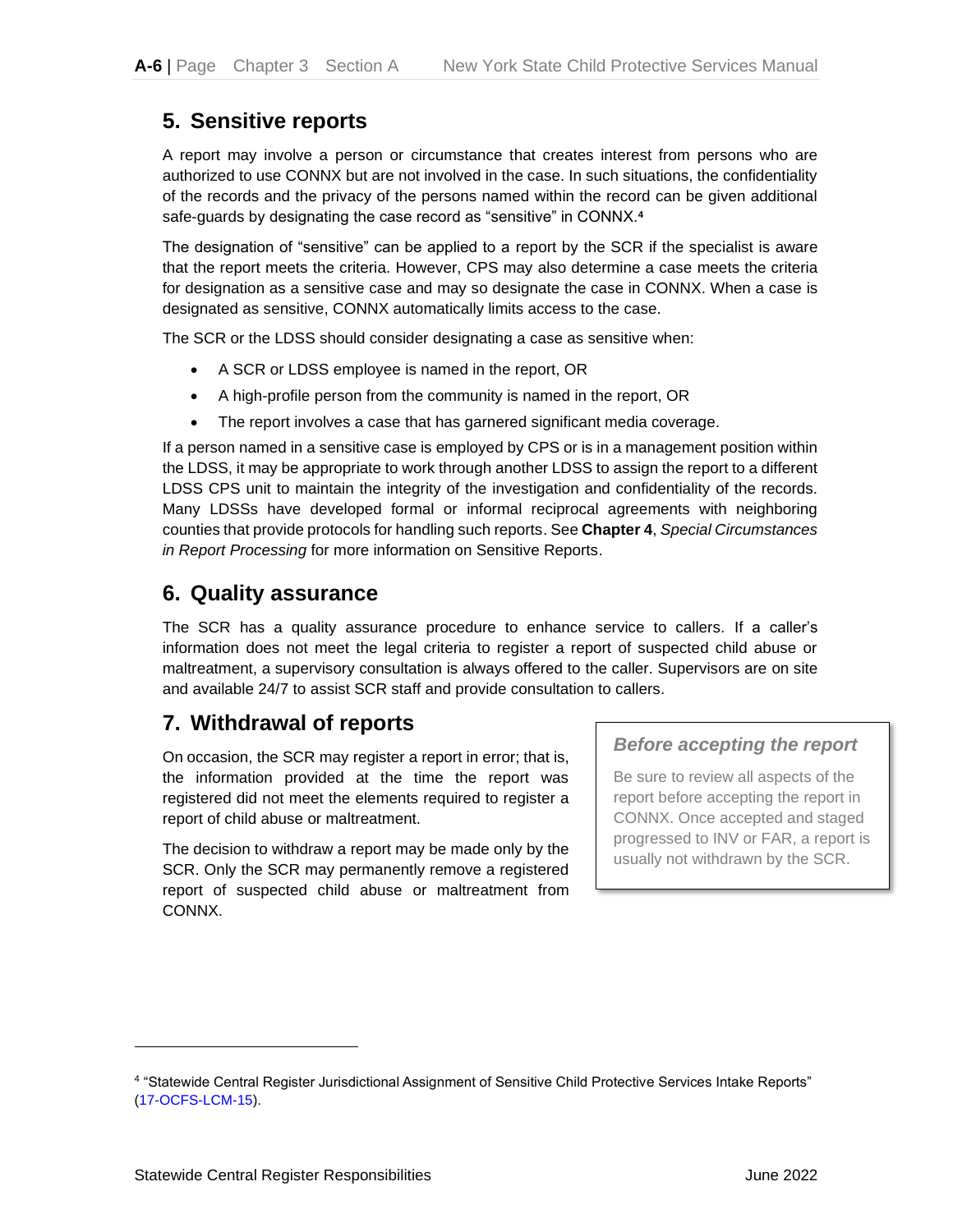#### <span id="page-8-0"></span>**Reasons for withdrawal of a report**

A report can be withdrawn by the SCR when registering the report was due to an error by the SCR. That is, at the point of intake, one or more of the following conditions were known by the specialist to exist:

- The reported child is 18 years old or older
- The subject is not a parent, PLR, or otherwise a valid subject of a report
- The information, as reported, did not provide a reasonable cause to suspect abuse or maltreatment as defined in the SSL
- The NYS Child Protective System/SCR does not have jurisdiction

#### <span id="page-8-1"></span>**Procedure for withdrawing or rejecting reports**

Reports can only be withdrawn by the SCR. The LDSS can reject a report if it has not yet been progressed out of the INT stage. When a CPS unit receives a report that it believes to have been registered by the SCR in error, the CPS must reject the Intake. CPS must provide a reason for rejecting the report back to the SCR.

The SCR will evaluate the report/intake and the basis for the LDSS's rejection. The SCR could either agree with the LDSS and withdraw the report or disagree and reassign it to the LDSS. When the SCR reassigns the report to the LDSS, the assigned LDSS must commence an investigation or Family Assessment Response (FAR).

If a report has stage progressed to INV or FAR before it is determined that there was an error at the intake stage, a CPS worker must contact the SCR and speak to the Monitor to determine if there is any action available to correct the issue. The SCR staff member will explain the additional actions that are required of CPS prior to withdrawal. For example, if the case is merged to another case, the potential loss of progress notes will need to be addressed.

### <span id="page-8-2"></span>**8. Joint jurisdictional assignment**

Occasionally a child protective report requires intervention from more than one LDSS. Generally, the SCR assigns joint jurisdictional assignment when the subject(s) and the child(ren) alleged to be maltreated or abused are located in more than one LDSS. In these situations, SCR usually assigns two or more LDSSs to jointly address the report and protect the children named in a report.

#### **Possible case circumstances requiring joint jurisdictional assignment include:**

- A child(ren) alleged to be abused or maltreated resides in one local social services district (district) and a subject of the report resides in another district.
- The subject(s) and/or reported child(ren) live in one district, but are in another district at the time of the report and would likely need to be interviewed while in that second district (e.g., a child is in a hospital in a different district than his/her residence).
- Multiple children are alleged to be abused or maltreated and the children do not all reside in the same household, and the households in which they reside are in different districts.
- Multiple subjects of the report reside in different districts.
- A different LDSS has care and custody of a child alleged to be abused or maltreated.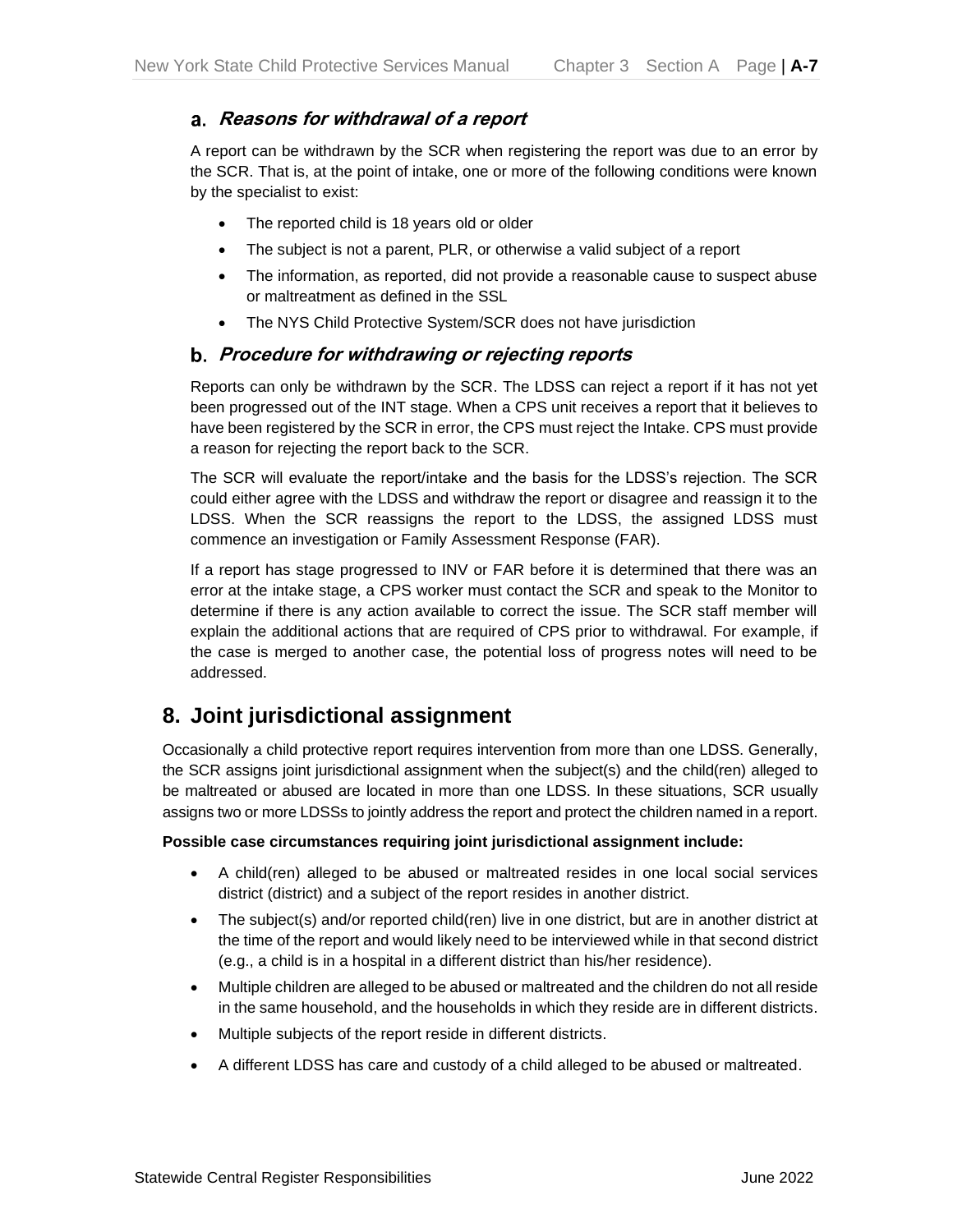When two or more LDSSs must address a report, the SCR must assign primary responsibility to one LDSS and secondary responsibility to any other districts involved. However, whenever there is a joint jurisdictional assignment, it is important to remember that both the primary and secondary CPS units are responsible for the safety and protection of all the children in the report.

The SCR assigns appropriate primary and secondary responsibility as defined by the CONNECTIONS protocol below. This protocol was written to clarify areas of cooperation and administration. It does not signify that one LDSS has less responsibility than another to protect

> If you have questions about CONNX design, contact the CONNX liaison in your Regional Office.

the children in the report. On the contrary, this protocol emphasizes the shared responsibility and accountability of each LDSS in multi-district jurisdiction cases.

OCFS establishes policies and protocols regarding the use of CONNX for case management. *Protocols for primary/secondary assignment apply statewide except for the boroughs of New York City.* Because the New York City's Administration for Children's Services is a single LDSS, a secondary assignment between boroughs *is not necessary*. The report type could be Subsequent, Duplicate, or Additional Information.

The protocol regarding jurisdictional assignment for Intake reports (i.e., new reports made to the SCR) is as follows:

| No open case found                       | Primary jurisdictional assignment is based upon the incoming<br>address of the allegedly maltreated or abused (MA/AB) child(ren)<br>named in the report. Secondary assignments are made as<br>required (see Section 8, Joint jurisdictional assignment). Report<br>type will be Initial.                                                     |
|------------------------------------------|----------------------------------------------------------------------------------------------------------------------------------------------------------------------------------------------------------------------------------------------------------------------------------------------------------------------------------------------|
| <b>OPN-CPS</b><br>Open case in INT/INV   | When an Open case is found involving an OPN-CPS the intake<br>report is merged to the OPN-CPS case and primary<br>responsibility for the report is assigned to the district where the<br>case is open.                                                                                                                                       |
|                                          | Secondary responsibility is assigned to the LDSS of the child's<br>address, if different from that of the open case. In other words,<br>the child has an address in an open case that is different from the<br>address in the current report. Additional Secondary assignments<br>are made as required.                                      |
| <b>OPN-FAR</b>                           | When an open case is found and the Case List Window shows<br>an OPN-FAR case status with an SVC* case type, the report is<br>coded as a Subsequent and merged with the OPN-SVC* case.<br>Primary responsibility is assigned per the reported address of<br>the MA/AB child(ren) and secondary is assigned to all other<br>appropriate LDSSs. |
| OPN-SVC/OPN-SVC*<br>Family services case | The asterisk (*) in the term OPN-SVC* denotes that there is a<br>prior history for the family. When an open case is found                                                                                                                                                                                                                    |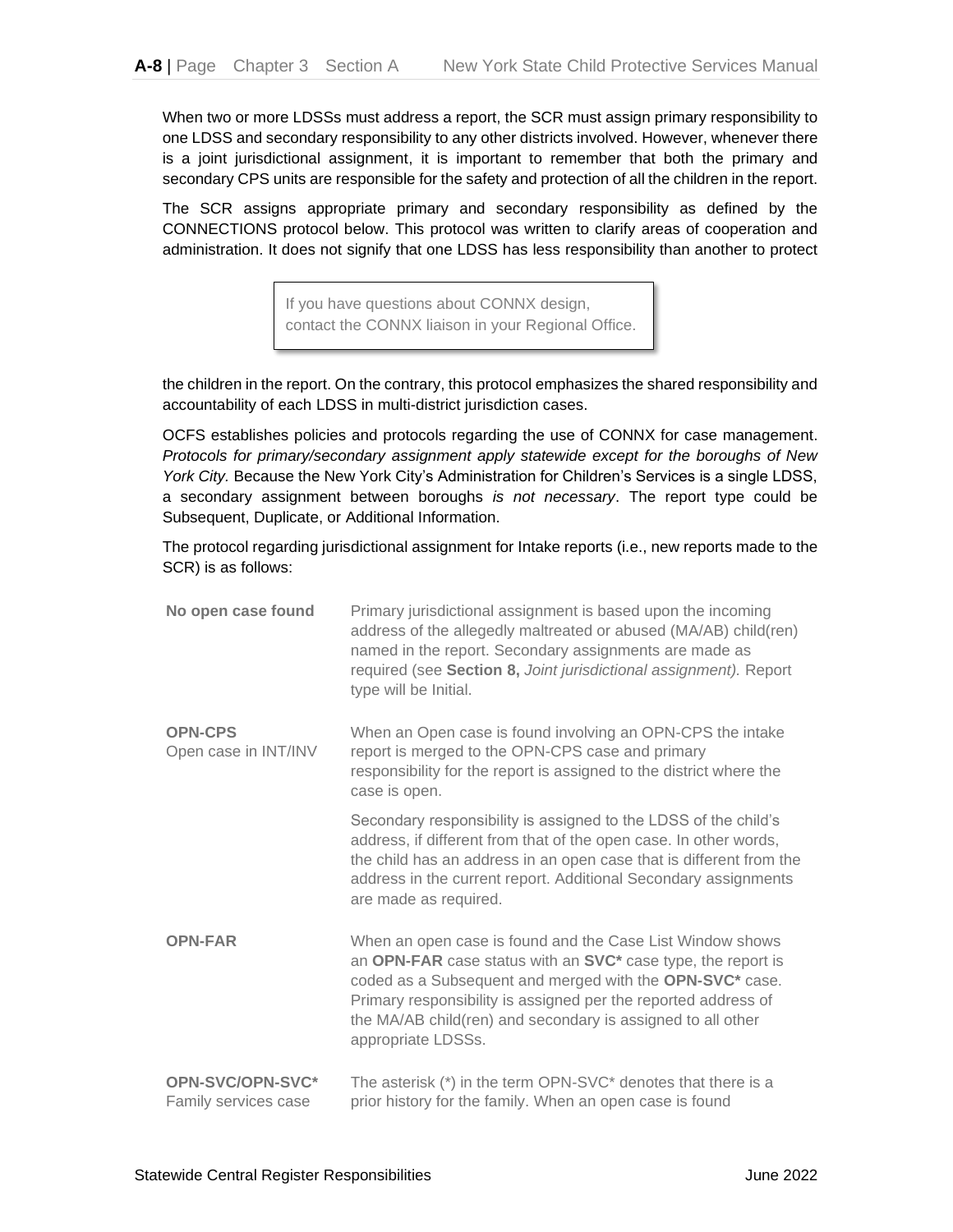| with open FSI and/or<br>FSS stage                              | involving an OPN-SVC/OPN-SVC* case (no OPN-CPS Intake,<br>Investigation, or FAR), the intake report is merged with the<br>OPN-SVC/OPN-SVC <sup>*</sup> case and primary responsibility for<br>investigation is assigned to the district where the incoming<br>address of the MA/AB children is located.                                                                                                                                                                                                                                                                                                                                                                |
|----------------------------------------------------------------|------------------------------------------------------------------------------------------------------------------------------------------------------------------------------------------------------------------------------------------------------------------------------------------------------------------------------------------------------------------------------------------------------------------------------------------------------------------------------------------------------------------------------------------------------------------------------------------------------------------------------------------------------------------------|
|                                                                | It is not necessary to assign primary or secondary responsibility<br>to the LDSS with case management responsibility. CONNX<br>automatically sends an alert to all other assigned workers in a<br>case when individuals are related, and a new stage is created<br>and merged into an open case. The alert to all assigned workers<br>meets the notification requirement to advise the LDSS of any<br>prior history. The LDSS assigned with case management<br>responsibility can view the investigation/FAR case through a<br>search from the person list. The new LDSS is also thus aware<br>that another LDSS has previously had case management<br>responsibility. |
|                                                                | Secondary assignments are made when required (see Section<br>8, Joint Jurisdictional assignment). The report type is Initial if<br>the Case List window shows an OPN-SVC case, meaning the<br>family has not had prior CPS INT/INV.                                                                                                                                                                                                                                                                                                                                                                                                                                    |
|                                                                | The report type is Subsequent if the Case List window<br>$\bullet$<br>shows an OPN-SVC <sup>*</sup> case, indicating that the family has<br>had prior CPS INT/INV. Additional Information is not taken<br>in an OPN-SVC case because CONNX will not allow a<br>merge to OPN case with SVC no asterisk. CONNX will<br>allow a merge to OPN-SVC* cases.                                                                                                                                                                                                                                                                                                                  |
| OPN-SVC/OPN-SVC*<br>with out-of-state<br>address               | When an open case is found, and the Case List Window shows<br>an OPN-SVC/OPN-SVC <sup>*</sup> case and the incoming address of the<br>family is out of state and the SCR has jurisdiction to register a<br>report; because there is either a child in need of protection in<br>New York State or the abuse occurred in New York State the<br>intake report is merged to the OPN-SVC/OPN-SVC* case.<br>Primary responsibility for addressing the case is assigned to the<br>LDSS where the child is in New York State at the time of the<br>report or to the LDSS where the abuse occurred.                                                                             |
| <b>OPN-FAM</b> assigned to<br>the state with SVC*<br>case type | When the Case List Window shows this designation, it means<br>the case is closed. The new report is coded as Initial.                                                                                                                                                                                                                                                                                                                                                                                                                                                                                                                                                  |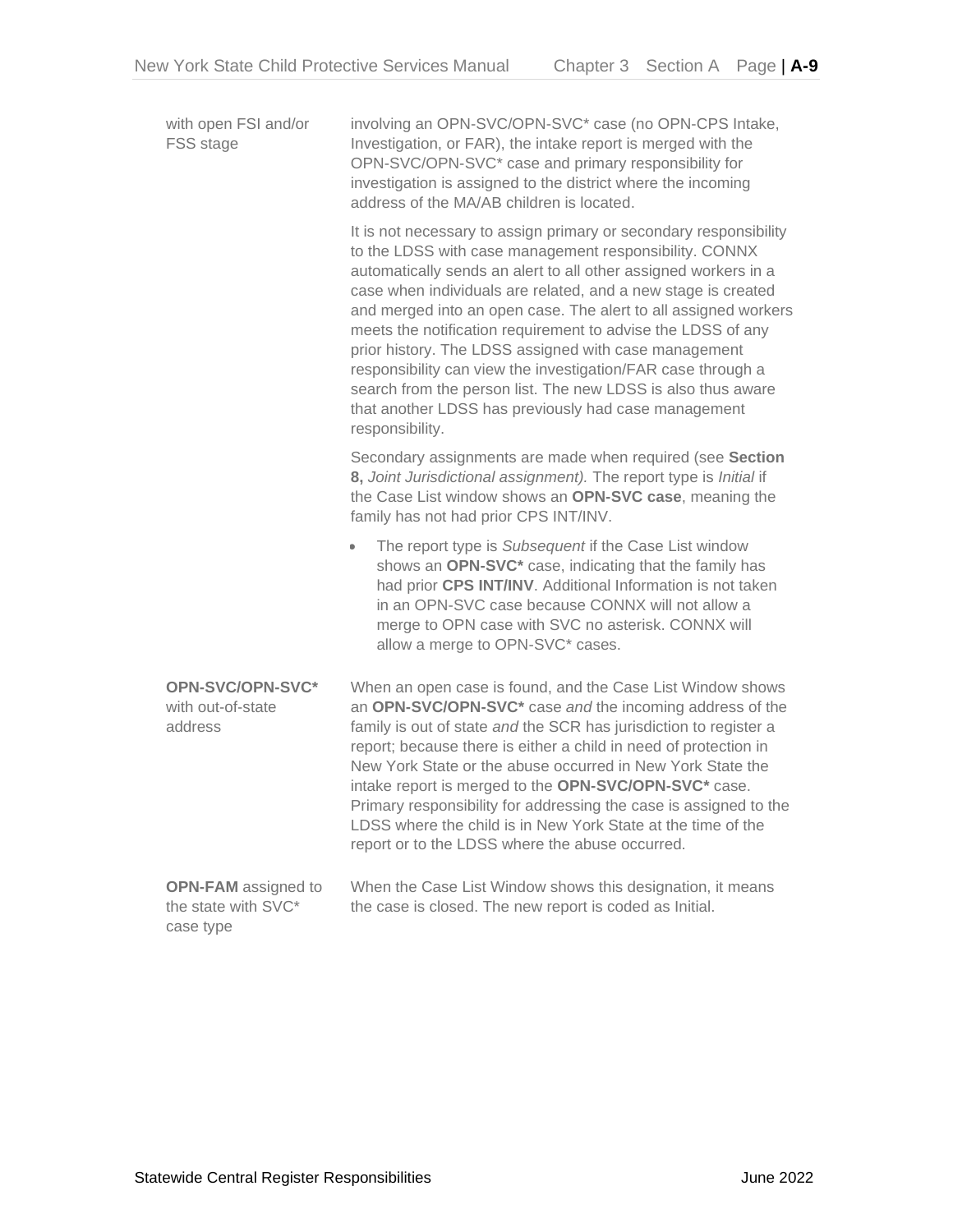### <span id="page-11-0"></span>**9. Changing jurisdictional responsibilities after intake**

Jurisdictional assignments can be changed by the LDSS in limited circumstances. When the SCR has made jurisdictional assignments per these guidelines, but the LDSS obtains information after intake that affects the appropriateness of the assignments, or the LDSSs involved otherwise agree to change the assignments, the LDSSs are responsible for reassigning the reports as needed.



*be different* from the LDSS of the case manager.

If any CPS unit receives a report that does not adhere to these jurisdictional assignment protocols, CPS staff should contact the SCR monitor at 1-800-342-3015.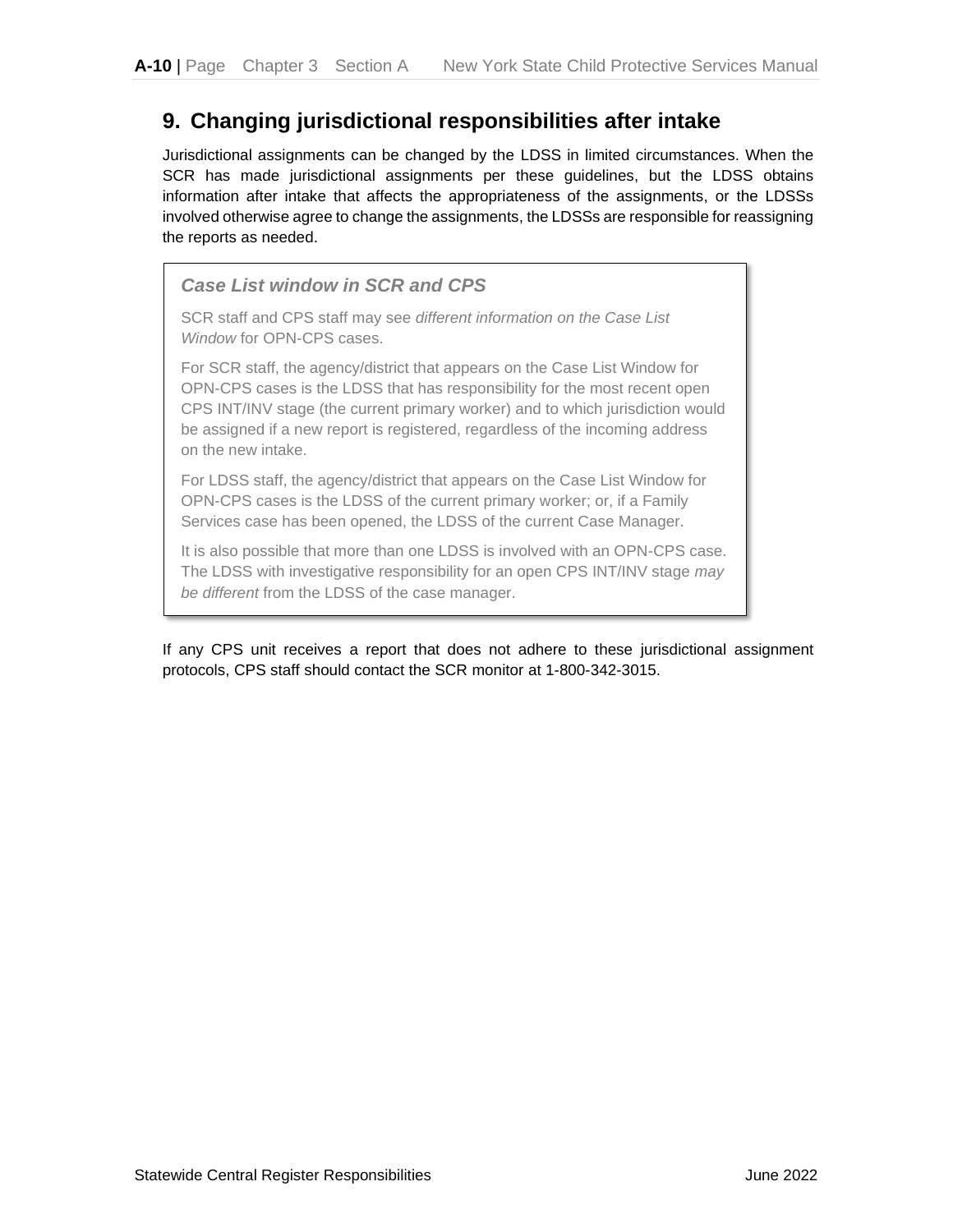## <span id="page-12-0"></span>**Responses to calls not qualifying as reports**

### <span id="page-12-1"></span>**1. Law Enforcement Referrals (LERs)**

Whenever the SCR believes that the alleged acts or circumstances against a child described in a telephone call may constitute a crime or an immediate threat to the child's health or safety, but finds that the alleged perpetrator cannot be the subject of a report because he or she is not a parent or other person legally responsible for the child, or another person who can be the subject of a report (e.g., foster parent or day care provider), the SCR must convey the information provided in the telephone call to the appropriate law enforcement agency, district attorney, or other public official empowered to provide necessary aid or assistance [SSL §422(2)(c)].

The SCR does this by making a Law Enforcement Referral (LER) which is transmitted to the New York City Special Victims Unit (if the crime occurred in New York City) or to the New York State Police Information Network (if the crime occurred in counties outside of New York City) for appropriate action.

LERs are not SCR reports of child abuse or maltreatment and are not entered into CONNX. However, the specialist will cross-reference in CONNX to determine if there are any open cases and, if there are any, processes an Additional Information report to be added to the case. If there is no open case, then the SCR does not notify the LDSS about the LER.

### <span id="page-12-2"></span>**2. Reports regarding youth in OCFS residential care**

Reports of suspected child abuse or neglect occurring in residential programs for children and youth licensed, certified or operated by OCFS and certain other State agencies no longer fall under the jurisdiction of the SCR. These calls are now made to the Justice Center for the Protection of People with Special Needs (Justice Center.) This change occurred on June 30, 2013. Any concern about abuse or neglect of a child in residential care alleged to have occurred before June 30, 2013, will still be called into the SCR. However, concerns based on incidents occurring after that date regarding the alleged abuse or neglect of a child in a residential care facility must be reported to the Vulnerable Persons' Central Register (VPCR), operated by the Justice Center.

The number for the VCPR is 1-855-373-2122. For further information on the VCPR, go to: [www.justicecenter.ny.gov.](http://www.justicecenter.ny.gov/)

### <span id="page-12-3"></span>**3. Information referrals**

Along with the multitude of calls the SCR receives each year that provide information sufficient to register a report, there are also many calls that do not provide information that is sufficient to register a report of suspected child abuse or maltreatment. Some of these "non-report" calls are requests for emergency services or referrals, or involve other concerns, which, even if true, do not meet the statutory definitions of abuse or maltreatment.

When they recognize a need that might be met by LDSS services, the SCR's specialists provide callers with contact information for the caller's LDSS offices. Where there is an immediate need, the SCR may offer the caller the emergency after-hours number, which LDSSs must maintain as part of the core Protective Services required by regulations [18 NYCRR 432.2(b)(2)(ii) & (iii); 432.2(e)(3)].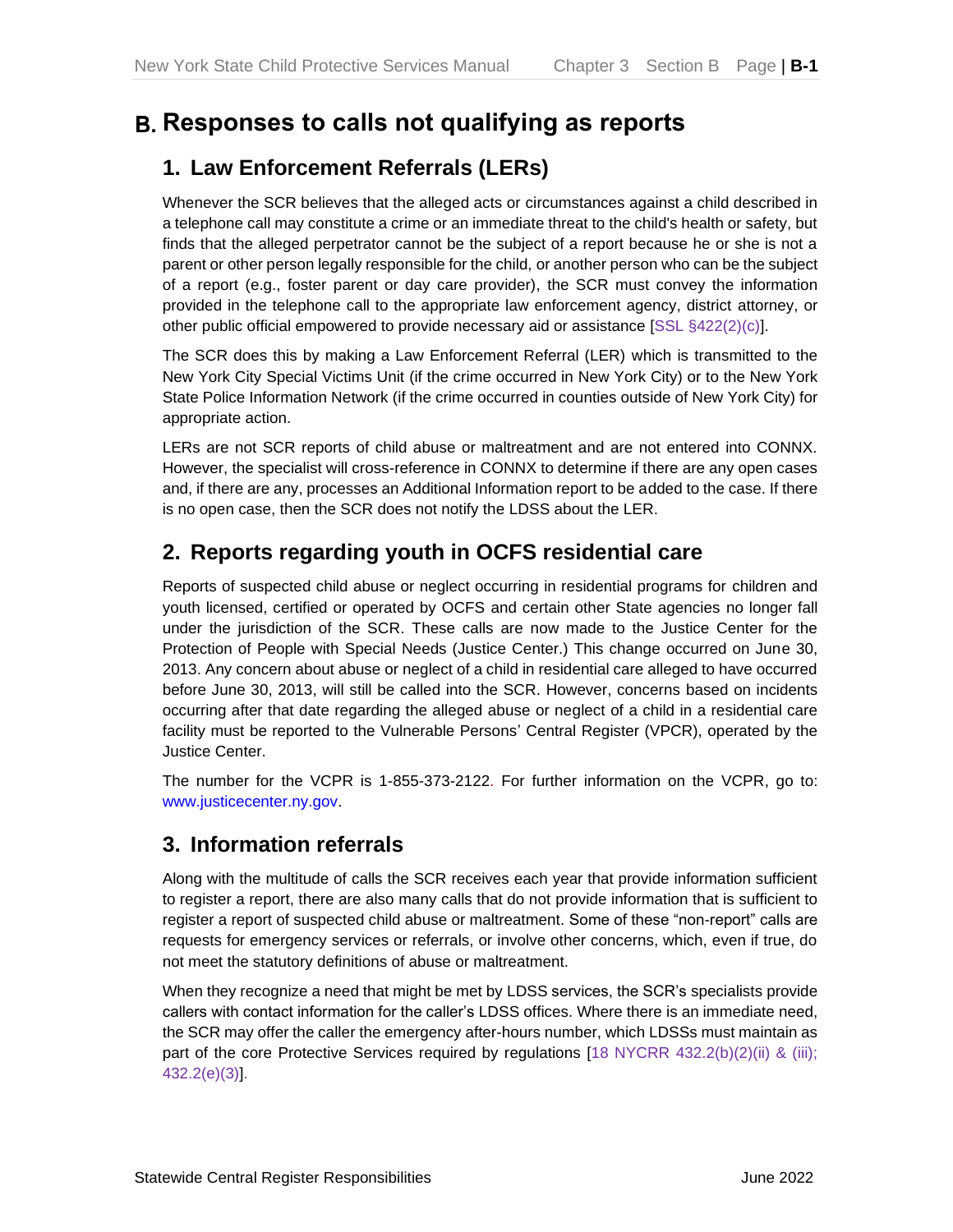It is only in the most exceptional circumstances, when a caller is unable to take further action beyond calling the SCR, that the SCR staff will take a more active role in facilitating contact with LDSSs.

### <span id="page-13-0"></span>**4. Complaints about teachers**

SCR staff advise callers who have complaints about public school teachers outside of New York City to address their concerns with the New York State Education Department (NYSED) Office of School Personnel Review and Accountability (OSPRA) at 518-473-2998 from 9 a.m. to 12 p.m. and from 1 p.m. to 4 p.m. You also may email the office at [OSPRA@nysed.gov.](mailto:OSPRA@nysed.gov) For complaints regarding teachers in New York City Public Schools, SCR staff advise callers to contact the NYC Department of Education, Office of Special Investigations at 718-935-3800. In addition, an allegation of physical abuse or sexual abuse of a child by a teacher must be processed as an LER.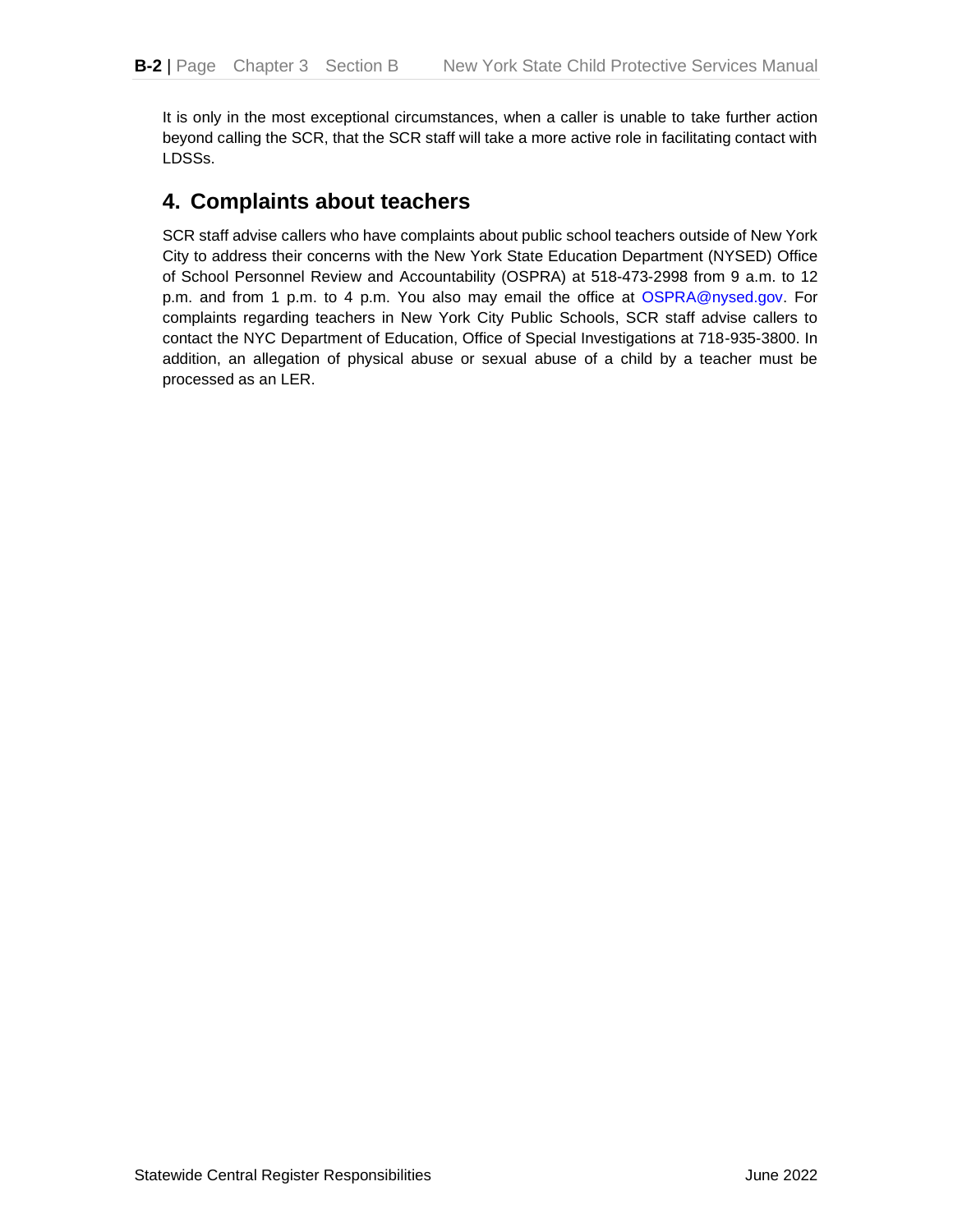## <span id="page-14-0"></span>**SCR Service Center operations**

### <span id="page-14-1"></span>**1. Overview**

The primary responsibilities of the SCR Service Center are to:

- Conduct CONNX Database Checks for current or prospective employees; prospective foster parents, adoptive parents and day care providers; and persons age 18 or older who reside in the homes of prospective foster parents, adoptive parents and familybased day care providers to determine if the person has a prior history of child abuse or maltreatment in New York State [SSL §424-a].
- Support the administrative appeals process, which includes administrative reviews and fair hearings [SSL §§422(8) and 424-a]. The administrative appeals process allows subjects of indicated reports to have these reports reviewed at a "fair preponderance" standard of evidence, which is a higher standard of evidence than "some credible" evidence. Note: After January 1, 2022, a fair preponderance of the evidence will replace the standard of some credible evidence to indicate a report of child abuse or maltreatment. <sup>5</sup> A fair hearing could result in a determination that the report should be unfounded and legally sealed, or that the report is not relevant and reasonably related (R&R) to employment, licensure, or certification in the child care field. Effective January 1, 2022, indicated reports containing solely substantiated allegations of child maltreatment will be designated as "not R&R," eight years from the date such report was indicated. This will happen by operation of law, regardless of whether there has been a family court finding of neglect on the same allegation(s), or the report was previously determined to be "relevant and reasonably related" as part of an administrative appeal.6The "not R&R" designation will automatically prevent indicated reports with such designation from being visible to SCR staff that conduct database checks pursuant to SSL section 424-a and will prevent the existence of such report from being disclosed as part of that process.
- Process the routine statutory expungement of indicated reports that have reached ten years after the 18<sup>th</sup> birthday of the youngest child named in the report [SSL §422(6)].
- Process the routine statutory expungement of unfounded reports and requests from subjects for expungement of unfounded reports [SSL §422(5)(b) & (c)].
- Respond to requests for records and other information in compliance with all applicable statutes, regulations, and policies [e.g., SSL §§422(4)(A); 422(5)(a); 422(7)].

### <span id="page-14-2"></span>**2. SCR Database Checks**

An SCR Database Check (sometimes referred to as an "SCR clearance" or "SCR screening") is a search of the SCR database conducted by the SCR to determine if a person is a confirmed subject of an SCR report or reports. The inquiring agency will be notified that a person is known to the SCR as a confirmed subject so long as the individual has at least one substantiated allegation in an indicated report upheld by a preponderance of evidence that has been determined to be relevant and reasonably related to employment, certification or employment;

.

<sup>5</sup> [https://ocfs.ny.gov/main/policies/external/ocfs\\_2021/ADM/21-OCFS-ADM-26.pdf.](https://ocfs.ny.gov/main/policies/external/ocfs_2021/ADM/21-OCFS-ADM-26.pdf)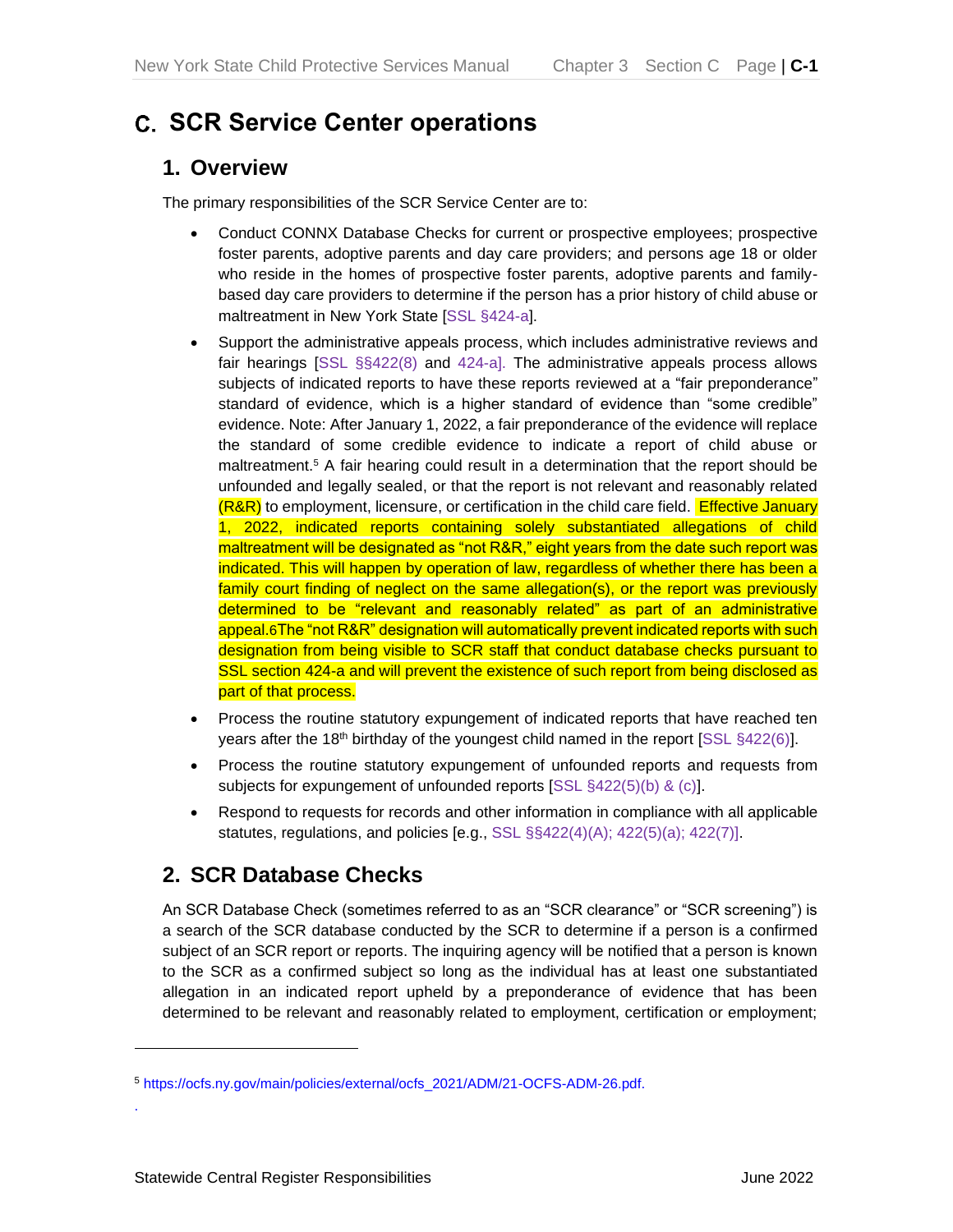or, the individual has at least one substantiated allegation in an indicated report and the individual has waived their right to an administrative appeal. Note: Effective January 1, 2022, indicated reports containing solely substantiated allegations of child maltreatment will be designated as "not R&R," eight years from the date such report was indicated. This will happen by operation of law, regardless of whether there has been a family court finding of neglect on the same allegation(s) or the report was previously determined to be "relevant and reasonably related" as part of an administrative appeal.<sup>7</sup> The "not R&R" designation will automatically prevent indicated reports with such designation from being visible to SCR staff that conduct database checks pursuant to SSL section 424-a and will prevent the existence of such report from being disclosed as part of that process.

Specific agencies and programs are required to submit Database Checks for prospective employees, contractors who will provide goods or services to the agency or program, and employees of such contractors when such agency employees, contractors and employees of contractors have the potential for regular and substantial contact with persons cared for by the agency or program  $[SSL \, §424-a(1)(b)(i)]$ . Those agencies may, but are not required to, request Database Checks on current employees, consultants and volunteers who have the potential for regular and substantial contact with persons cared for by the agency or program [SSL §424  $a(1)(b)(i)-(iii)$ ].

Generally, those programs and agencies required to conduct database checks include residential programs licensed, certified, or operated by OCFS, NYSED, the Office of Mental Health (OMH), the Office for People with Developmental Disabilities (OPWDD), and the Office of Alcoholism and Substance Abuse Services (OASAS). It also includes certain adult homes and summer camps licensed by the Department of Health (DOH) [SSL §424-a(3)]. Database Checks also are performed for operators and staff of child day care programs, applicants to be foster or adoptive parents, and persons age 18 or older who reside in the homes of prospective foster and adoptive parents.

Regulatory and policy guidance offered by OCFS and the other relevant State licensing agencies, as well as Section 424-a of the SSL are the best sources for information on what programs or agencies are subject to the SCR Database Check requirement and under what circumstances.

An online clearance system is used by authorized entities to submit the required information about their staff, applicants, consultants, contractors, and volunteers to the SCR. For those agencies not using the online clearance system, the persons to be screened through the SCR must complete Form LDSS-3370, and the agency submits that form to the SCR.

If a Database Check reveals the applicant is not a confirmed subject in any indicated case, the SCR reports that information to the agency in writing.

If the Database Check reveals that the applicant or employee is a confirmed subject in an indicated report or reports, but those reports have not been upheld at administrative appeal at the preponderance standard, the SCR is required to notify the applicant or employee in writing. The letter providing such notification (commonly referred to as a "Valmonte letter") informs the applicant that she/he is a subject in an indicated child abuse or maltreatment report(s) and that

<sup>7</sup> [https://ocfs.ny.gov/main/policies/external/ocfs\\_2021/ADM/21-OCFS-ADM-34.pdf.](https://ocfs.ny.gov/main/policies/external/ocfs_2021/ADM/21-OCFS-ADM-34.pdf)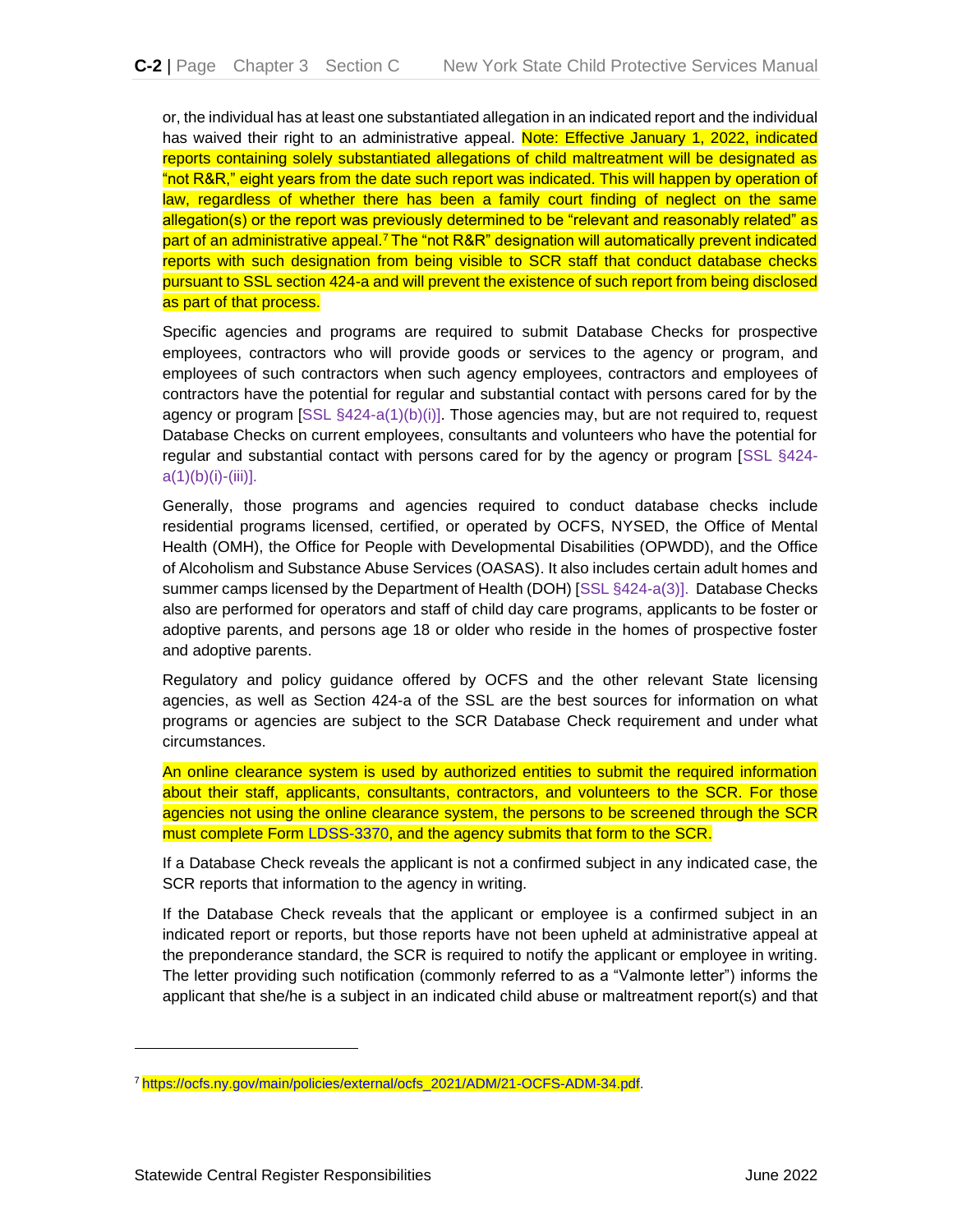such information will be shared with the inquiring agency unless he/she takes advantage of the statutory right to appeal the indicated finding [SSL §424-a(1)(e)].

The subject has 90 days from the date he/she received the letter to request an appeal (See **Section C.1,** *Overview*). If the subject does not respond within this period, the subject has waived his/her right to appeal and will notify the agency in writing that the applicant is the confirmed subject of one or more indicated reports. If the subject does respond and request administrative appeal within the 90 days, the SCR initiates the administrative appeal process described in the sections below.

Provider agencies must not allow a new employee to have unsupervised contact with a child until the SCR has completed the Database Check and informed the agency of the result.

### <span id="page-16-0"></span>**3. Administrative appeal**

Subjects of reports can request administrative appeal (appeal to amend an indicated report) under two circumstances.

Requests made pursuant to Section 422 of the SSL may be made immediately after an investigation has concluded and the subject(s) of the report have been informed the report is indicated [SSL §422(8)]. Such request for amendment must be made in writing within *90 days* of the date on the letter from the LDSS notifying the subject of the determination to substantiate the allegations and indicate the case. The letter requesting administrative appeal must be signed by the person requesting appeal and contain enough information for the SCR to properly identify who they are and what reports they are referencing. It is most useful if the requestor can include a copy of the indication letter with their letter requesting administrative appeal.

Requests for an amendment of an indicated report may be made pursuant to Section 424-a of the SSL after submission of a request for a database check  $[SSL \S424-a(1)(e)]$  by responding to the "Valmonte letter" described in **Section C.2,** *SCR Database Checks,* above. The subject must make a request for amendment within 90 days of the date on the Valmonte letter from the SCR informing the subject that a Database Check has shown the person to be a subject of an indicated report(s). If a request for an administrative appeal is not received within the 90 days, the subject has waived their right to administrative appeal and the inquiring entity will be informed that the subject is known as a confirmed subject in an indicated case maintained by the SCR. Note: Effective January 1, 2022, indicated reports containing solely substantiated allegations of child maltreatment will be designated as "not R&R," eight years from the date such report was indicated. This will happen by operation of law, regardless of whether there has been a family court finding of neglect on the same allegation(s), or the report was previously determined to be "relevant and reasonably related" as part of an administrative appeal.8

Written requests for an Administrative Appeal should be sent to:

Office of Children and Family Services PO Box 4480

<sup>8</sup> [https://ocfs.ny.gov/main/policies/external/ocfs\\_2021/ADM/21-OCFS-ADM-34.pdf.](https://ocfs.ny.gov/main/policies/external/ocfs_2021/ADM/21-OCFS-ADM-34.pdf)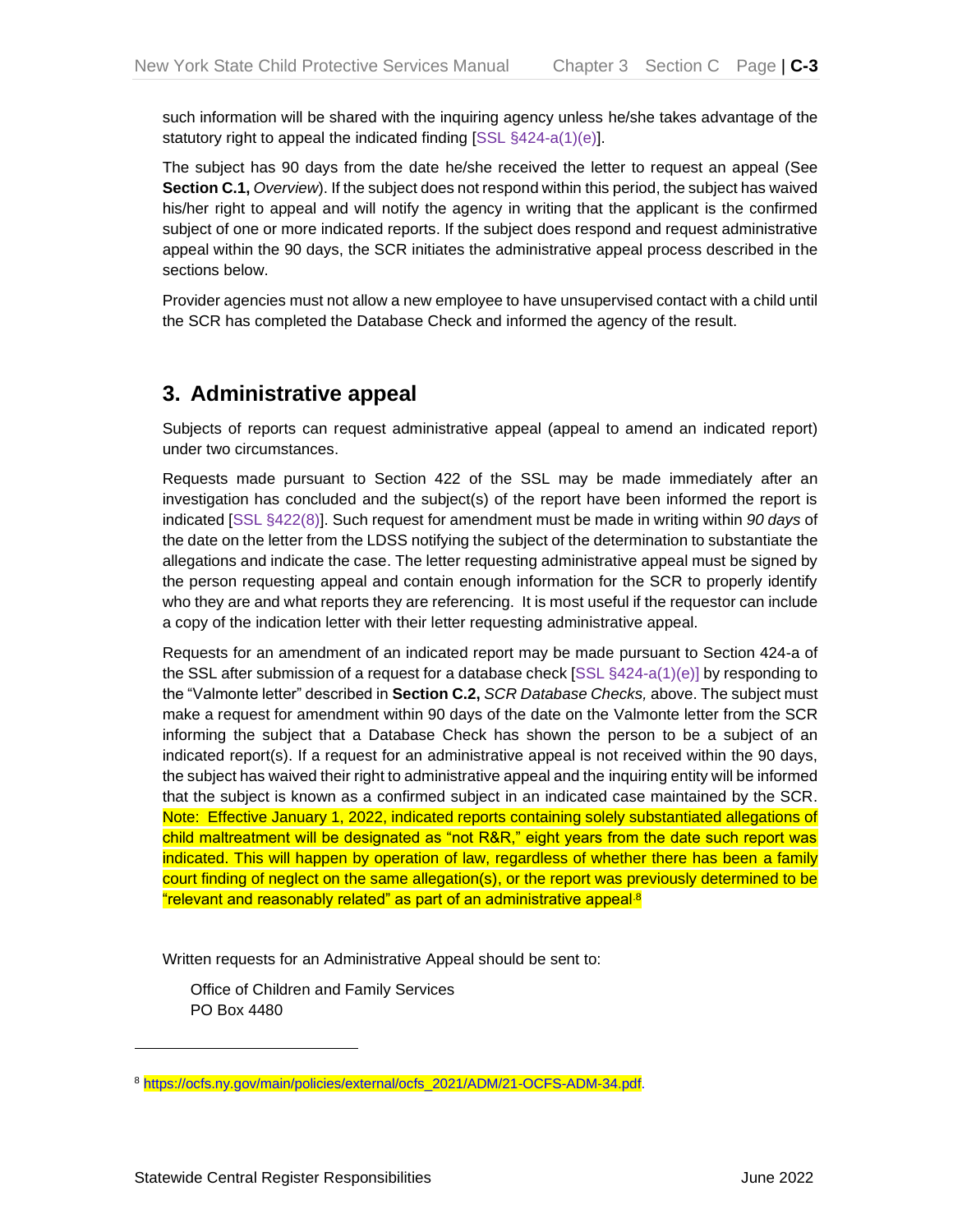Albany, New York 12204

If a timely request for administrative appeal is received by under either SSL §422 or SSL §424 a, the SCR initiates the administrative appeal process that includes an administrative review phase and, potentially, a fair hearing phase.

#### <span id="page-17-0"></span>**Administrative reviews**

When the SCR receives a request for administrative appeal, the SCR determines whether the request is timely for the report(s) referenced in the letter and, if so, acknowledges receipt of the request by sending an acknowledgement letter to the requestor. The SCR then requests the local case record from the investigating LDSS, which must send all records and reports that support the indication to the SCR as expeditiously as possible but in no event later than 20 days of receiving the request  $[SSL \, \S 422(8)(a)(ii)]$ . The 20-day time limit applies whether the Administrative Review is requested pursuant to SSL §422(8) or §424-a. The LDSS does not need to submit the CPS INT or INV stage of the CONNX records, as those records can be obtained by the SCR.<sup>9</sup>

#### *Requests for appeal*

Each named subject must write a separate letter requesting an appeal. However, individuals who are married and living together can request via one letter. Both spouses should sign that letter to make it clear that the request is valid for both persons.

An attorney can request an appeal on behalf of a client, but must include a signed representation letter or appropriate release allowing the attorney access to the records of the SCR.

Once the SCR receives the records, OCFS begins the Administrative Review process by reviewing any documentation submitted by the LDSS. Because of court decisions,10 OCFS uses a standard of "preponderance of evidence" to determine whether the allegations regarding the requestor will remain substantiated. If any allegation against the requestor remains substantiated after Administrative Review, OCFS will also determine whether the substantiated act or acts of abuse and/or maltreatment could be relevant and reasonably related to employment, licensure or certification of the subject in the child care field. Note: Effective January 1, 2022, indicated reports containing solely substantiated allegations of child maltreatment will be designated as "not R&R," eight years from the date such report was indicated. This will happen by operation of law, regardless of whether there has been a family court finding of neglect on the same allegation(s), or the report was previously determined to be "relevant and reasonably related" as part of an administrative appeal.<sup>11</sup>

<sup>9</sup> If the LDSS does not submit any documents to the SCR within the 20-day time limit, the Administrative Review will be conducted using only the CPS INT and INV stage of the CONNX records to support the LDSS's Indicated finding.

<sup>10</sup> Valmonte v Bane, 18 F3d 992 and Lee T.T. v. Dowling, 87 N.Y.2d 699.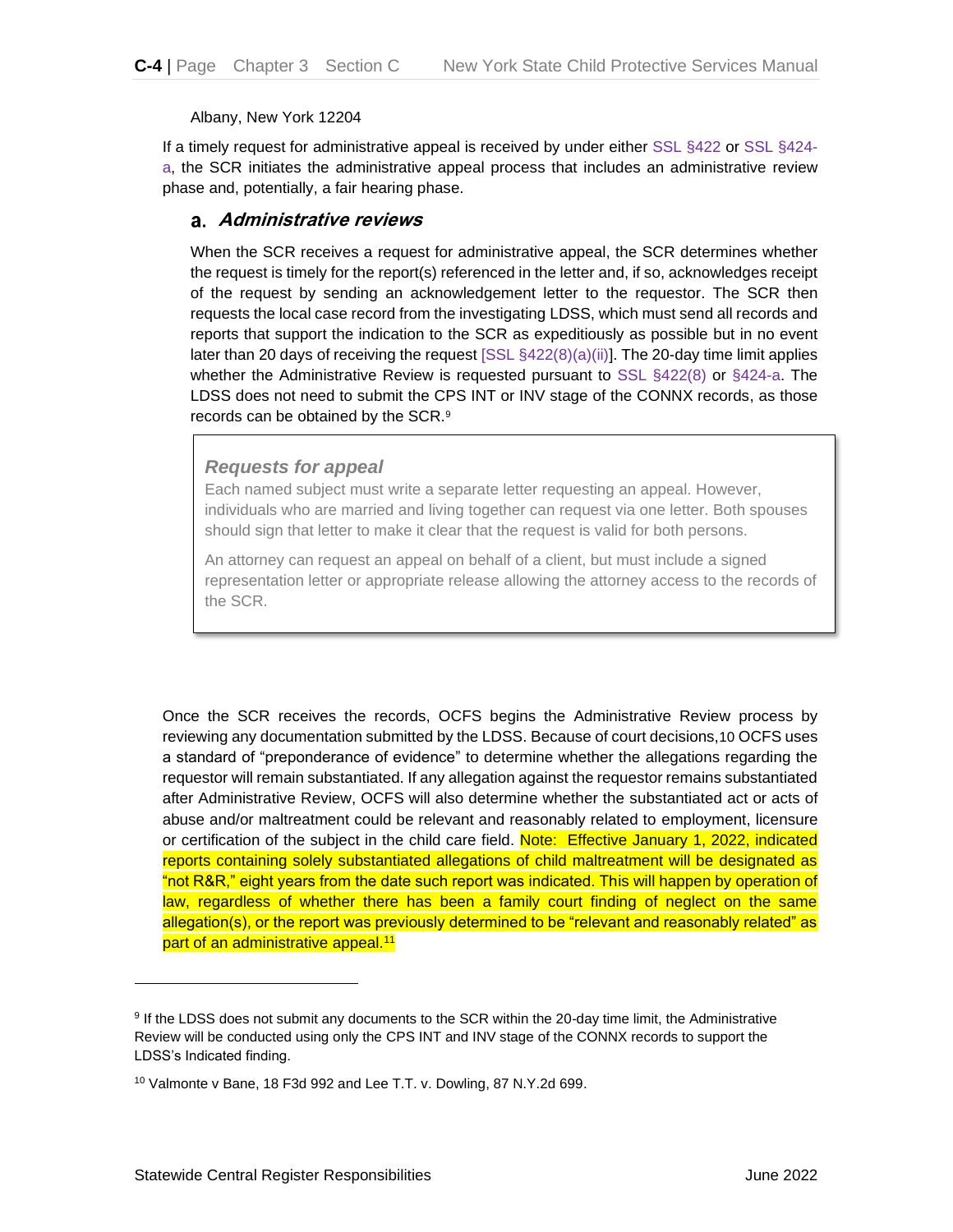If Administrative Review determines that the act or acts of abuse or maltreatment are *not* relevant and reasonably related to employment, licensure, or certification in the child care field, the SCR may not reveal the existence of that report in response to a database check request [SSL §§422(8)(a)(ii) & 424-a(1)(e)(iv)]. The report(s) will nevertheless remain indicated, and the matter will be referred to the OCFS Bureau of Special Hearings (BSH) for a fair hearing. Similarly, if the administrative review determines that the act or acts of abuse or maltreatment *are* relevant and reasonably related to employment, licensure or certification in the child care field, this determination is the final agency decision on that issue for any matter appealed under SSL §424 a as part of the database check. Note: Effective January 1, 2022, indicated reports containing solely substantiated allegations of child maltreatment will be designated as "not R&R," eight years from the date such report was indicated. This will happen by operation of law, regardless of whether there has been a family court finding of neglect on the same allegation(s) or the report was previously determined to be "relevant and reasonably related" as part of an administrative appeal.<sup>12</sup>

.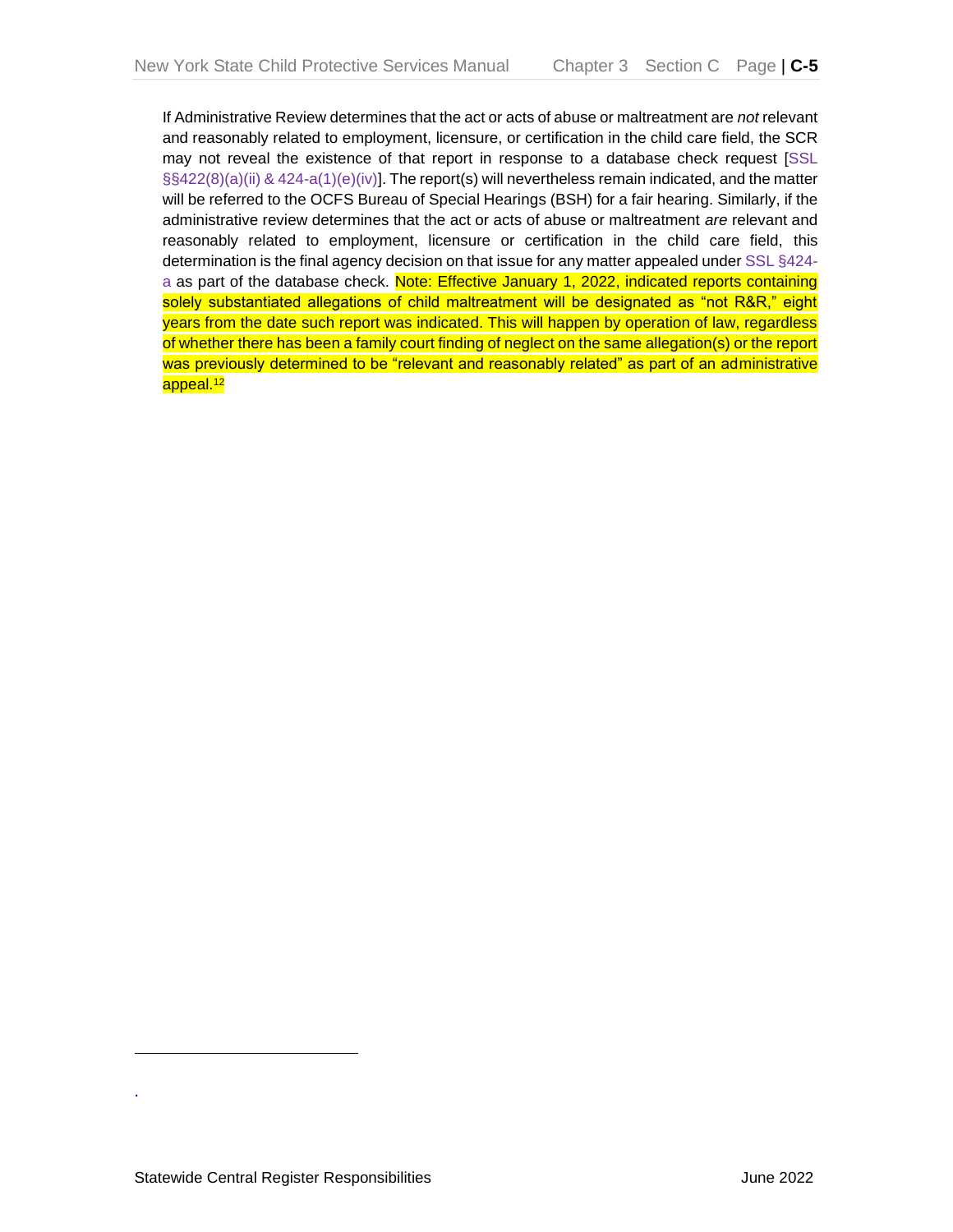#### *Guidelines for determining relevance*

The following guidelines can be used in determining the relevance of substantiated allegations of abuse or maltreatment are relevant and reasonably related to employment, licensure, or certification in the child care field.

- 1. The seriousness of the incident cited in the indicated report.
- 2. The extent of the injury sustained by the child named in the indicated report, or the nature of the injury the child was at risk of sustaining.
- 3. The detrimental or harmful effect the subject's actions or inactions had on the child/children.
- 4. The relevant events and circumstances surrounding these actions and inactions as these relate to the indicated report.
- 5. The age of the subject and the age of the child at the time of the incident of child abuse and maltreatment.
- 6. The length of time that has elapsed since the most recent incident of child abuse and maltreatment.
- 7. The number of indicated reports of abuse and maltreatment regarding this subject.
- 8. Documentation produced by the subject regarding rehabilitation. Rehabilitation would mean:
	- a. No apparent repeat of the act of child abuse and maltreatment;
	- b. Evidence of actions taken by the person to show that he or she is able to deal positively with a situation or problem that gave rise to the previous incident(s) of child abuse and maltreatment; and
	- c. Evidence of success with professional treatment (e.g., counseling or self-help groups) if relevant.
- 9. Demonstrated success by the subject in a child care field.
- 10. Did the report(s) involve a child's death, sexual abuse, subdural hematoma, internal injuries, extensive lacerations, bruises, welts, burns, scalding, malnutrition, or failure to thrive? If so, extra weight must be given to the seriousness of such harms.

The matter will be referred the BSH for a fair hearing on the underlying. allegations of abuse or maltreatment. Through the hearing process, the subject may succeed in having the substantiated allegations overturned and the report unfounded and legally sealed. The subject does not have a right to challenge the "relevant and reasonably related" determination under Article 78 of the Civil Practice Law and Rules until the conclusion of the fair hearing process.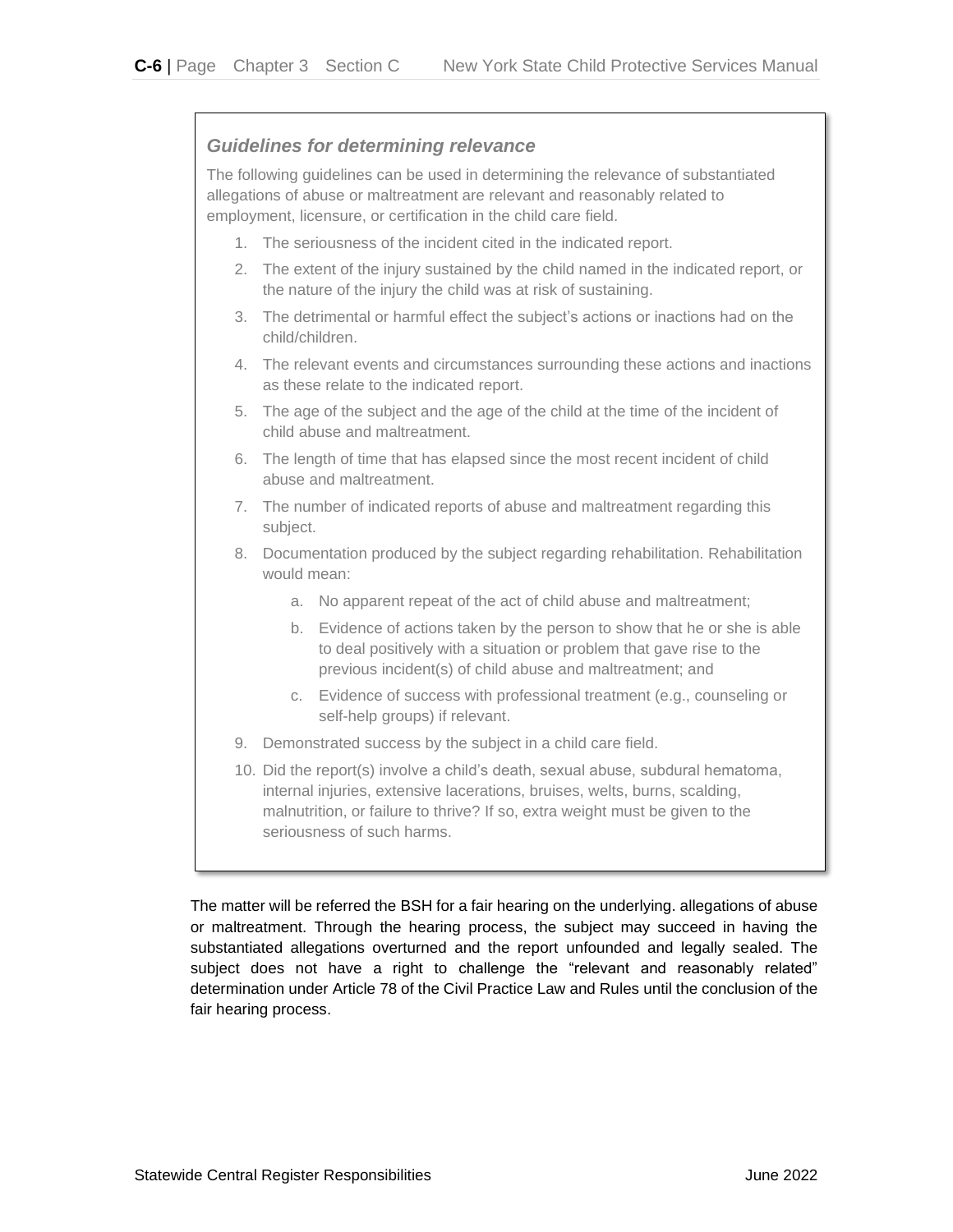#### <span id="page-20-0"></span>**Fair hearings**

Fair hearings are conducted by the BSH before an Administrative Law Judge [18 NYCRR 434.6(a)]. BSH notifies the investigative agency, the subject, and the SCR when a fair hearing has been scheduled [18 NYCRR 434.5].

The local CPS may be represented by a county attorney or by any authorized LDSS employee. The agency may present documentary evidence and call witnesses to testify [18 NYCRR 434.8(d)].

The subject of the report may choose to be represented by an attorney, but legal counsel will not be provided to the subject, even if he/she is indigent. Subjects of indicated reports may represent themselves and have witnesses testify on their behalf [18 NYCRR 434.7, 434.8(d)].

As with the administrative review, the standard of evidence at the hearing is whether the indicated determination is supported by a preponderance of the evidence [18 NYCRR 434.1].

#### *Hearings pursuant to Section 422(8) of the SSL.*

In a hearing held pursuant to [SSL §422(8)], if the decision finds that one or more indicated reports is supported by a preponderance of the evidence, the hearing will also determine whether the acts or acts of child abuse and/or maltreatment that gave rise to the indicated report(s) could be relevant and reasonably related to employment or licensure in the child care field, unless the Administrative Review already determined that they were not relevant and reasonably related [SSL §422(8)(c)(ii)].

After the hearing decision has been issued, SCR staff will update CONNX and notify the relevant parties accordingly. If the subject wants to appeal the fair hearing decision, he/she must file a proceeding in court under Article 78 of the Civil Practice Law and Rules (CPLR). The appeal can address both the abuse and maltreatment determination and the relevant and reasonably related determination. The subject has a period of four months from receipt of the hearing decision to commence such a proceeding [CPLR §217(1)].

#### *Hearings pursuant to Section 424-a of the SSL.*

In a hearing held pursuant to  $[SSL §424(a)],$  the hearing decision will only address if one or more indicated reports is supported by a preponderance of the evidence. After the hearing decision has been issued, SCR staff will update CONNX and notify the relevant parties accordingly.

If the subject wants to appeal the fair hearing decision, or the administrative review determination on relevant or reasonably related, he/she must file a proceeding in court under Article 78 of the Civil Practice Law and Rules (CPLR). The subject has a period of four months from receipt of the hearing decision to commence such a proceeding [CPLR §217(1)].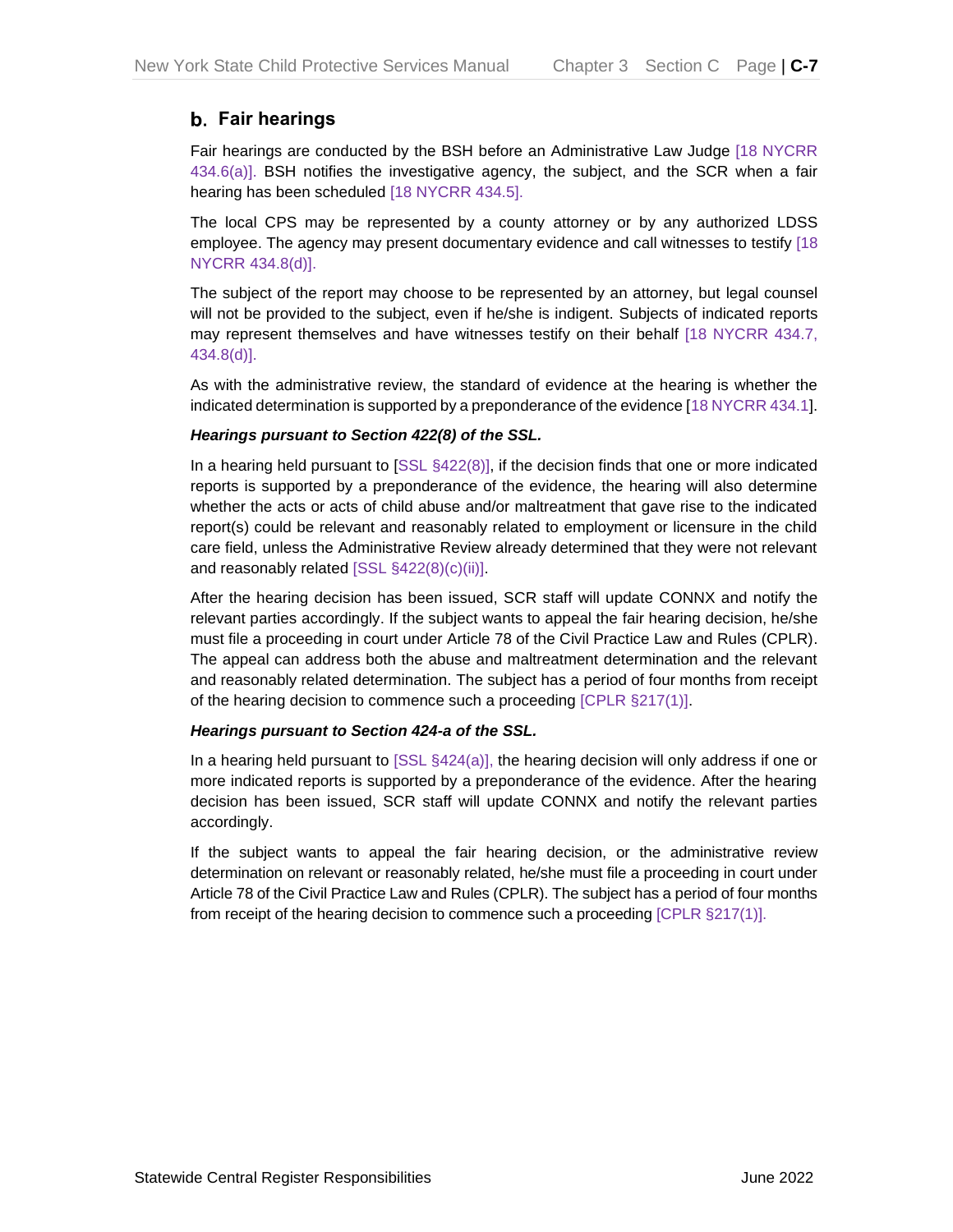#### <span id="page-21-0"></span>**LDSS documentation at administrative review or fair hearing.**

To meet the burden of proof at administrative review or fair hearing, LDSS may submit any relevant documentation, including, but not limited to:

#### *Court records, legal papers, law enforcement documents*

- Relevant legal records or documentation related to the indicated determination must be provided by the LDSS to the SCR or presented at hearing
- Reports, orders of protection, investigation records, charts, diagrams, letters and any other relevant material produced or maintained by police officers, law enforcement agencies, probation officers and related personnel

#### *Progress notes*

At an administrative review, the CPS INT and INV stage progress notes can be accessed by the SCR and shared with the attorney conducting the administrative review. This is not true at hearing, and CPS must provide any relevant information obtained from the source, interviews and meetings with parents/PLR and children, descriptions of any injuries, parents' level of cooperation, etc.

#### *Court finding of abuse or neglect*

During an administrative review or fair hearing, CPS must inform OCFS if a Family Court has made a finding of abuse or neglect against the subject of the report that is based upon the same incident or actions that gave rise to the indicated report of abuse or maltreatment under review. This will be considered an irrefutable presumption that the allegations in the report are supported by a fair preponderance of evidence [SSL §422(8)(b)(ii)]. Production of the petition and order will be dispositive for any allegations related to the information in the petition and order [SSL §422(8)(b)(ii)].

#### *Medical and mental health records*

- Relevant reports, evaluations, letters or other materials from doctors, medical practitioners, hospitals or other clinicians. Originals of radiological images and similar items should not be submitted to the SCR but can be submitted at the hearing.
- Written documentation from medical professionals that explain what was revealed by procedures or case notes where interviews with professionals provide such detail
- Relevant psychological/psychiatric reports, evaluations, examination results or related material from mental health practitioners

#### *Educational records*

• Relevant reports, attendance records, letters, evaluations, IEP information, academic progress reports or other relevant documents from school administrators

#### *Photographs*

• Relevant printed or digital photographs taken or obtained during their investigation. Ideally, photographs should be accompanied by a progress note or other documentation describing the contents of the image (e.g., what the image reveals, the person in the photo, time and date, etc.).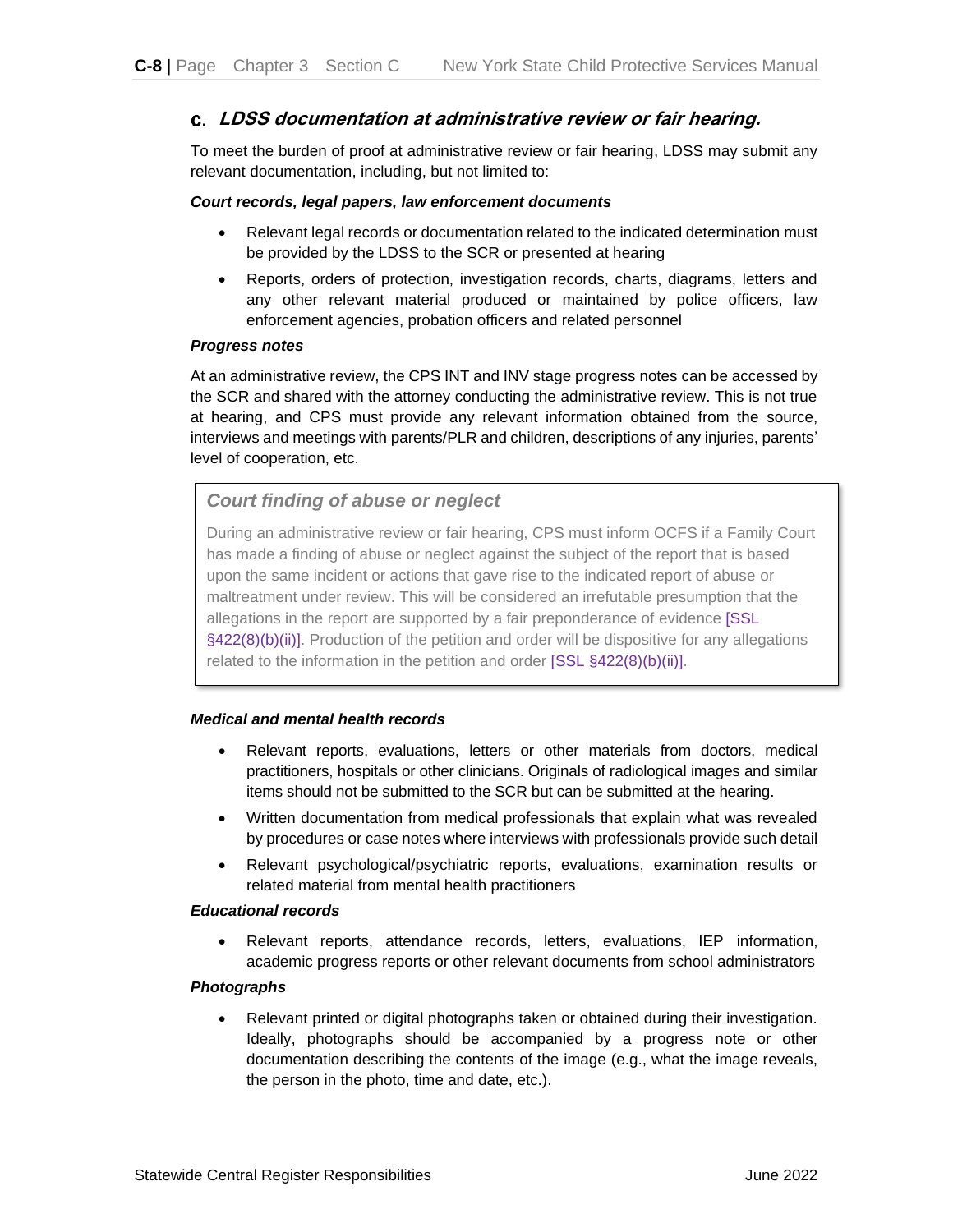#### *Video or audio files*

• Video or audio taken or obtained during the investigation may be submitted, but OCFS cannot guarantee it has the correct technology to view the videos. Therefore, when LDSS utilizes a video for evidence, such video should be accompanied by a written description of the visual and/or audio information on the video. LDSS should not submit original videos or any other original media.

### <span id="page-22-0"></span>**4. Early expungement of unfounded reports**

Although unfounded reports are by law normally retained in the SCR database for ten years from the date of the report  $[SSL \S422(5)(b)]$ , a person who is a subject of an unfounded report may submit a request to the SCR asking that the record of the report be expunged (i.e., deleted) from the SCR database prior to the end of the ten-year period for which such reports are normally retained. OCFS, at its discretion and in limited circumstances, may grant such a request. The standard applied for such a request is "clear and convincing evidence" [SSL §422(5)(c)]

The SCR staff processes written requests from individuals or their authorized attorneys for early expungement of unfounded reports (i.e., expungement prior to the end of the ten-year period). To determine whether to grant a request for early expungement, OCFS reviews the legally sealed local CPS record that supports the unfounded determination, as well as any documents or information provided by the subject of the report in support of his/her request for early expungement. The burden of proof, however, rests on the subject of the unfounded report.

OCFS may grant an expungement of an unfounded request under either of the following two circumstances [SSL §422(5)(c)]:

- The subject of the unfounded report presents clear and convincing evidence that affirmatively refutes the allegation of abuse or maltreatment; or
- The subject of the unfounded report shows that the source of the unfounded report was convicted of the crime of having made an intentional false report to the SCR in connection with the unfounded report at issue.

In regard to the first circumstance, the statute provides that the absence of credible evidence supporting the allegation is not sufficient to expunge the record. An example of a situation in which early expungement might be granted could be that a person is alleged to have left her three-year-old child alone and unsupervised in her home, but the person has no children.

In regard to the second circumstance, Penal Law Section 240.50(4) provides that it is a Class A misdemeanor to make an intentional false report to the SCR. Accordingly, a criminal conviction for making an intentional false report shows that the unfounded report that resulted had no legitimate basis.

There is no right to a hearing if the expungement request is denied; the decision to expunge a record is determined by document review only.